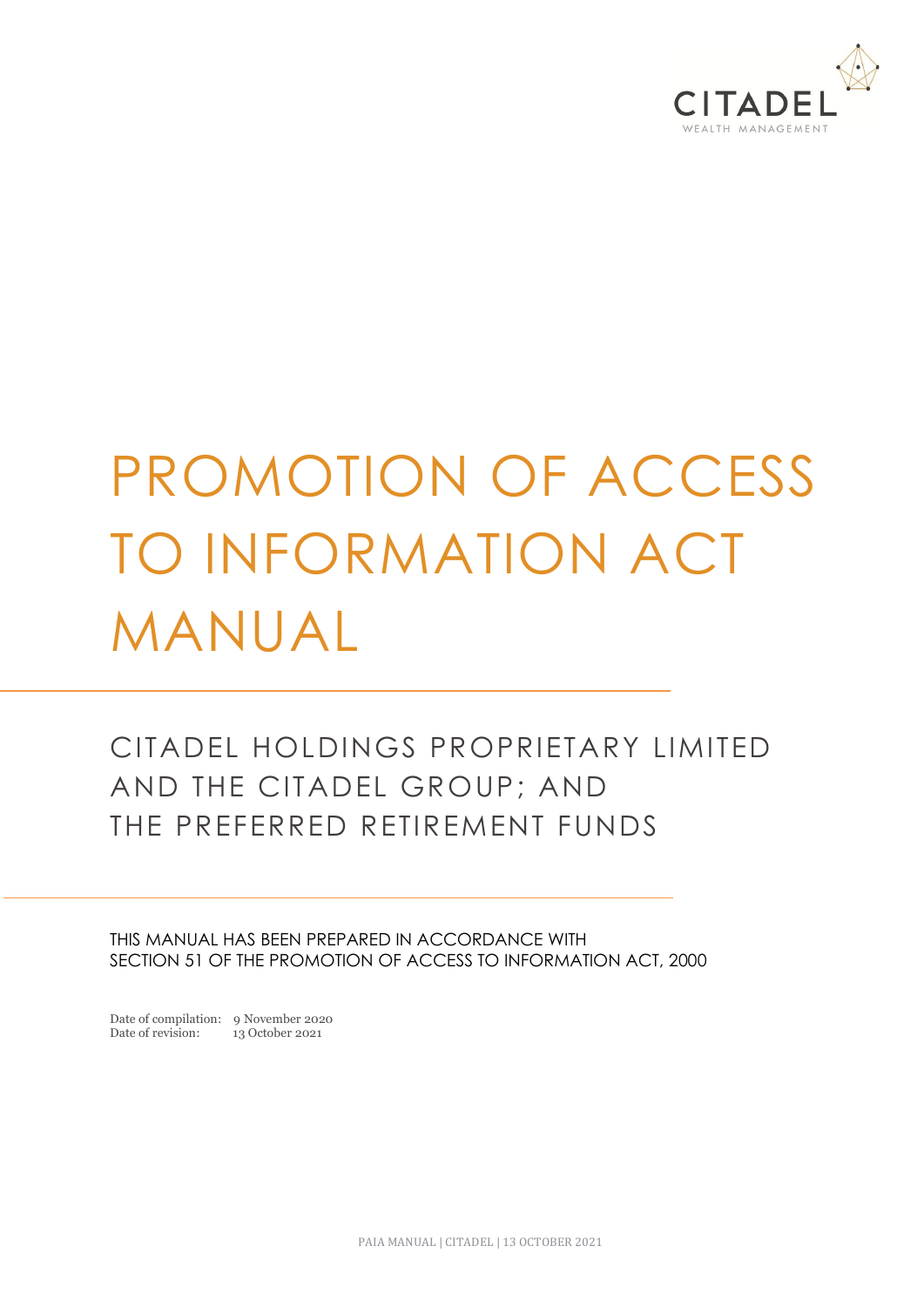

# CONTENTS

|    | 1. INTRODUCTION                                                | 3              |
|----|----------------------------------------------------------------|----------------|
|    | 2. NATURE OF BUSINESS                                          | 3              |
|    | 3. CONTACT DETAILS                                             | 3              |
|    | 4. THE ACT                                                     | $\overline{4}$ |
|    | 5. ACCESS TO RECORDS HELD BY THE CITADEL GROUP                 | $\overline{4}$ |
|    | 6. REQUEST PROCEDURE / FORM OF REQUEST                         | $\overline{5}$ |
| 7. | <b>DECISION</b>                                                | 7              |
|    | 8. GROUNDS FOR REFUSAL OF ACCESS AND PROTECTION OF INFORMATION | $\overline{7}$ |
|    | 9. REMEDIES AVAILABLE IF THE COMPANY REFUSES A REQUEST FOR     |                |
|    | <b>INFORMATION</b>                                             | 8              |
|    | 10. LIST OF APPLICABLE LEGISLATION                             | 8              |
|    | 11. DESCRIPTION OF RECORDS                                     | 8              |
|    | 12. AVAILABILITY OF THIS MANUAL                                | 10             |
|    | 13. UPDATING OF THE MANUAL                                     | 10             |

**ANNEXURE A** – REQUEST FOR ACCESS TO RECORD

**ANNEXURE B** – FEES IN RESPECT OF PRIVATE BODIES

**ANNEXURE C** – REQUEST FOR A COPY OF THE GUIDE

**ANNEXURE D** – OUTCOME OF REQUEST AND OF FEES PAYABLE

**ANNEXURE E** – OBJECTION TO THE PROCESSING OF PERSONAL INFORMATION

**ANNEXURE F -** REQUEST FOR CORRECTION OR DELETION OF PERSONAL INFORMATION OR DESTROYING OR DELETION OF RECORD OF PERSONAL INFORMATION IN TERMS OF SECTION 24(1) OF THE PROTECTION OF PERSONAL INFORMATION ACT, 2013 (ACT NO. 4 OF 2013)

**APPENDIX 1**: LIST OF APPLICABLE LEGISLATION

**APPENDIX 2:** THE PREFERRED RETIREMENT FUNDS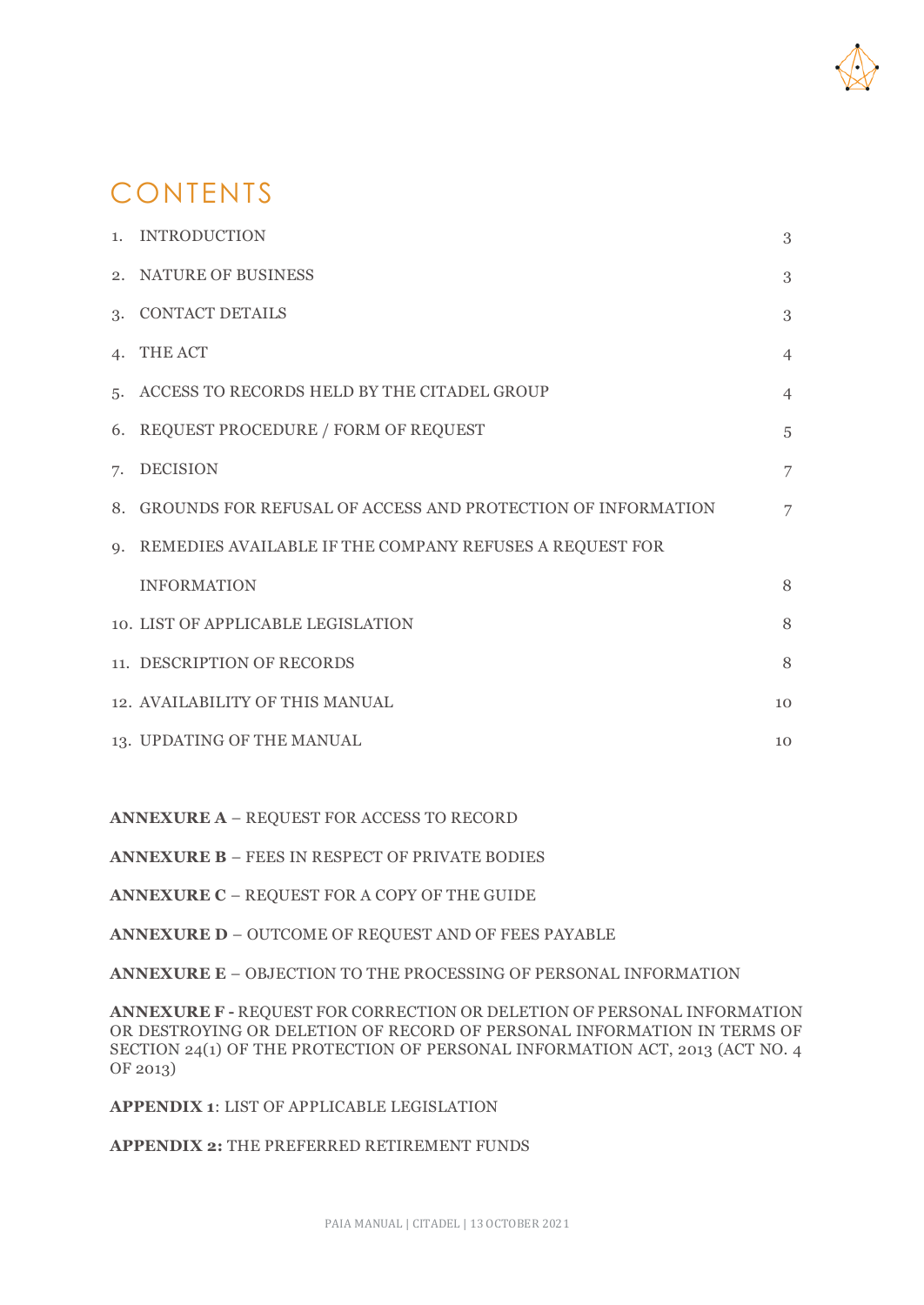

#### **CITADEL HOLDINGS PROPRIETARY LIMITED REGISTRATION NUMBER: 2000/027580/07**

This manual applies to Citadel Holdings Proprietary Limited, its South African subsidiaries, certain companies in which such subsidiaries hold an interest, and retirement funds administered by a Citadel group company. A list of these entities is available on request. A reference below to the "Company" should be regarded as a reference an entity to which this manual applies.

#### **1 INTRODUCTION**

The Promotion of Access to Information Act, 2000 (the "Act") gives third parties the right to approach private bodies and the government to request information held by them, which is required in the exercise and/or protection of any rights. On request, the private body or government is obliged to release such information unless the Act expressly states that the records containing such information must not be released. This manual informs requestors of procedural and other requirements which a request must meet as prescribed by the Act.

#### **2 NATURE OF BUSINESS**

Citadel Holdings Proprietary Limited is the holding company of the Citadel group which operates in the financial services sector.

**3 CONTACT DETAILS**

| Name of body                                                                     | Citadel Holdings Proprietary Limited and the entities<br>included in the list referred to above                          |  |  |  |
|----------------------------------------------------------------------------------|--------------------------------------------------------------------------------------------------------------------------|--|--|--|
| <b>Chief Executive Officer</b>                                                   | Andrew Möller                                                                                                            |  |  |  |
| <b>Head of body for purposes</b><br>of the Act and Information<br><b>Officer</b> | Sajeel Maharaj                                                                                                           |  |  |  |
| <b>Physical Address</b>                                                          | Kaaimans Building, Lynnwood Bridge Office Park,<br>14 Hilden Road (off Daventry Road), Lynnwood<br>Manor, Pretoria, 0081 |  |  |  |
| <b>Postal Address</b>                                                            | Private Bag X9<br>Lynnwood Ridge<br>0040                                                                                 |  |  |  |
| <b>Telephone Number</b>                                                          | +27 12 470 2500                                                                                                          |  |  |  |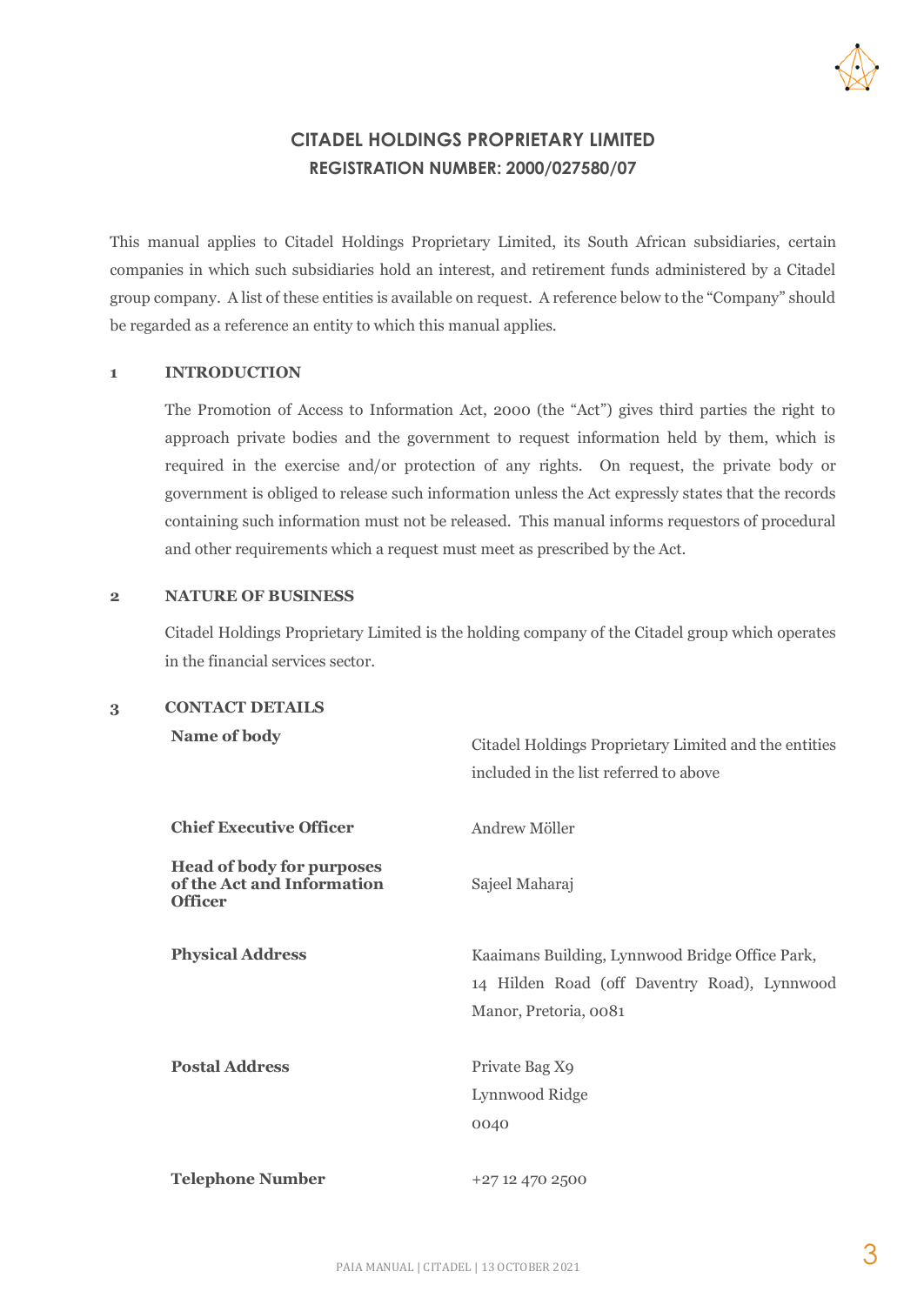

Email address **IOfficerCitadelHoldings@citadel.co.za** 

#### **Website [www.citadel.co.za](http://www.citadel.co.za/)**

**Please refer to Appendix 2 for details relating to the Preferred retirement funds.**

#### **4 THE ACT**

- 4.1 The Act grants a requester access to records of a private body, if the record is required for the exercise or protection of any rights. If a public body lodges a request, the public body must be acting in the public interest.
- 4.2 Requests in terms of the Act shall be made in accordance with the prescribed procedures, at the rates provided. The forms and tariffs are dealt with in the Regulations to the Act.
- 4.3 An official Guide has been compiled which contains information to assist a person wishing to exercise a right of access to information in terms of PAIA and the Protection of Personal Information Act (No. 4 of 2013) ("POPIA"). This Guide is made available by the Information Regulator (established in terms of POPIA) in all official languages. Copies of the updated Guide are available from website of the Information Regulator (at **<https://www.justice.gov.za/inforeg/docs.html>**) and the Information Officer free of charge. Any request for public inspection of the Guide at the office of the Information Officer or a request for a copy of the Guide from the Information Officer must substantially correspond with Form 1 of Annexure A to Government Notice No. R.757 dated 27 August 2021 promulgated under the PAIA Regulations. Please refer to Annexure C. A copy of the Guide is available in the following two official languages, for public inspection at the office of the Information Officer, during normal office hours: English and Afrikaans.

#### **5 ACCESS TO RECORDS HELD BY THE CITADEL GROUP**

Records held by the Citadel group may be accessed on request only once the requirements for access have been met.

A requester is any person making a request for access to a record of the Citadel group and in this regard, the Act distinguishes between two types of requesters:

#### **Personal Requester**

A personal requester is a requester who is seeking access to a record containing personal information about the requester. Subject to the provisions of the Act and applicable law, the Company will provide the requested information, or give access to any record with regard to the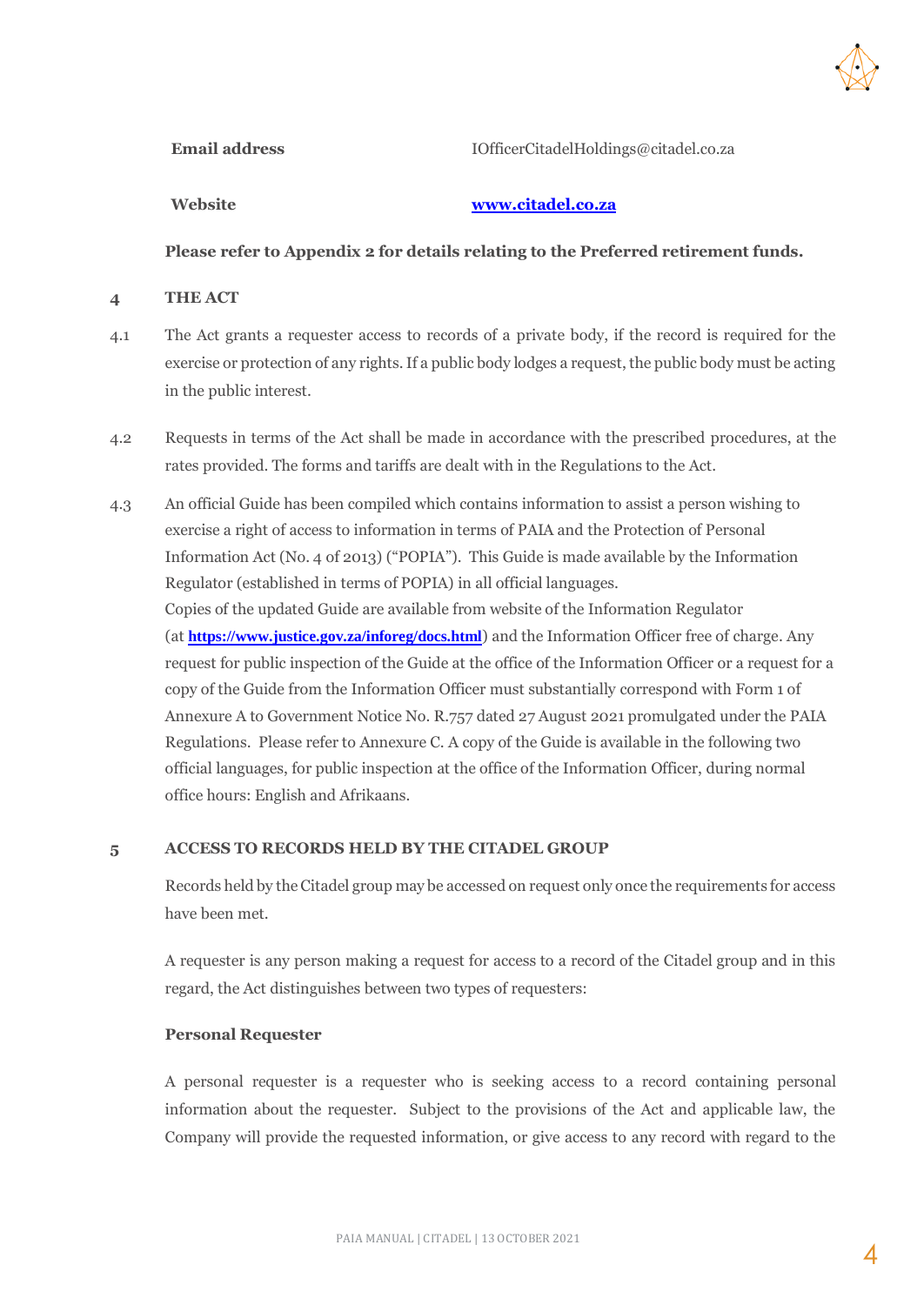

requester's personal information. The prescribed fee for reproduction of the information requested will be charged by the Company.

#### **Other Requester**

This requester (other than a personal requester) is entitled to request access to information pertaining to third parties. However, the Company is not obliged to grant access prior to the requester fulfilling the requirements for access in terms of the Act. The prescribed fee for reproduction of the information requested will be charged by the Company.

#### **6 REQUEST PROCEDURE/FORM OF REQUEST**

#### 6.1 **Completion of the prescribed form**

- 6.1.1 Any request for access to a record in terms of PAIA must substantially correspond with Form 2 of Annexure A to Government Notice No. R.757 dated 27 August 2021 promulgated under the PAIA Regulations and should be specific in terms of the record requested. Please refer to Annexure A.
- 6.1.2 A request for access to information which does not comply with the formalities as prescribed by PAIA will be returned to you.
- 6.1.3 POPIA provides that a data subject may, upon proof of identity, request the Company to confirm, free of charge, all the information it holds about the data subject and may request access to such information, including information about the identity of third parties who have or have had access to such information. A data subject is defined in POPIA as a person to whom personal information relates.
- 6.1.4 POPIA also provides that where the data subject is required to pay a fee for services provided to him/her, the Company must provide the data subject with a written estimate of the payable amount before providing the service and may require that the data subject pays a deposit for all or part of the fee.
- 6.1.5 Grounds for refusal of the data subject's request are set out in PAIA and are discussed below.
- 6.1.6 POPIA provides that a data subject may object, at any time, to the processing of personal information by the Company, on reasonable grounds relating to his/her particular situation, unless legislation provides for such processing. The data subject must complete the prescribed form attached hereto as Annexure E and submit it to the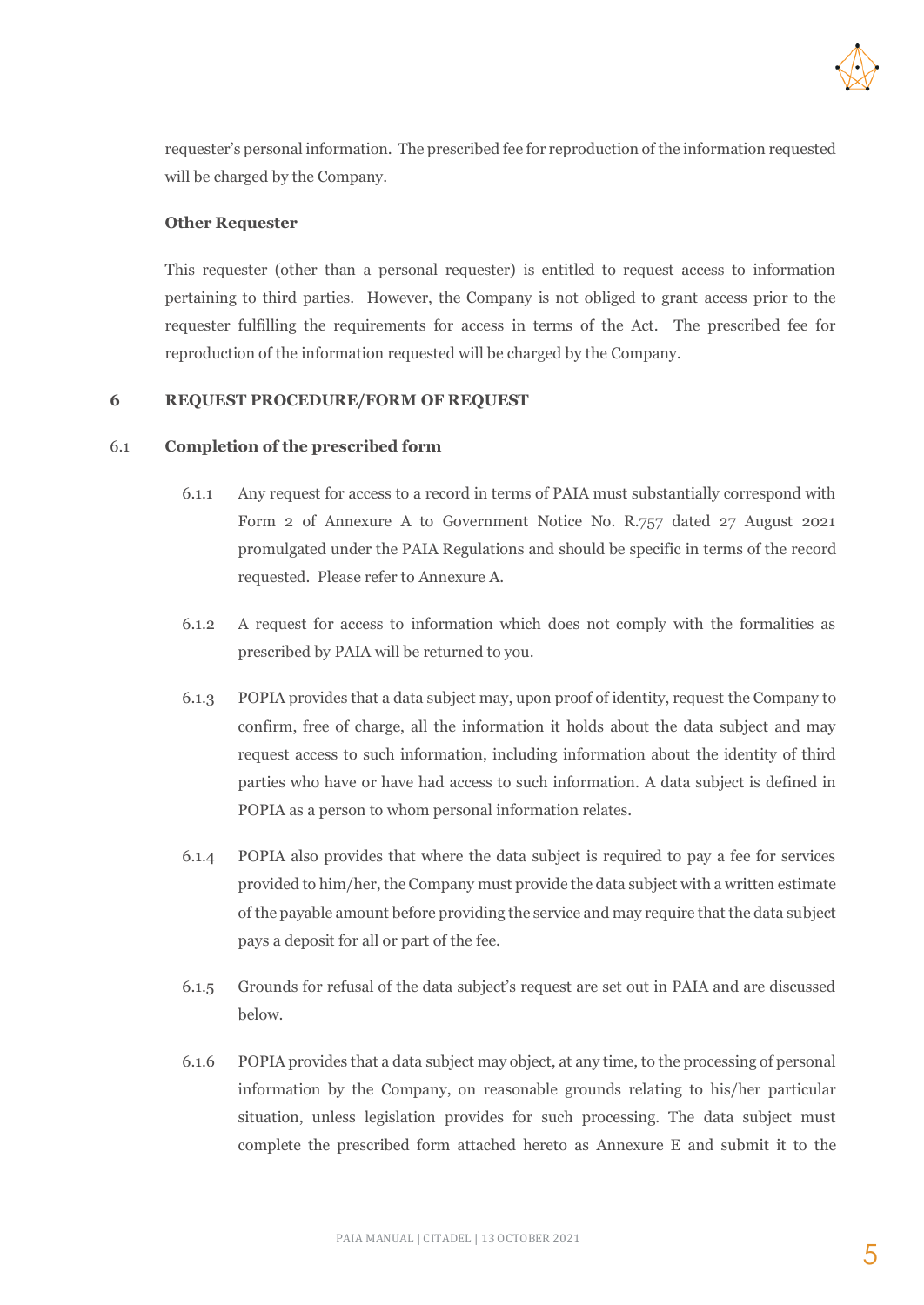

Information Officer at the postal or physical address or electronic mail address set out above.

- 6.1.7 A data subject may also request the Company to correct or delete personal information about the data subject in its possession or under its control that is inaccurate, irrelevant, excessive, out of date, incomplete, misleading or obtained unlawfully; or destroy or delete a record of personal information about the data subject that the Company is no longer authorised to retain records in terms of POPIA's retention and restriction of records provisions.
- 6.1.8 A data subject that wishes to request a correction or deletion of personal information or the destruction or deletion of a record of personal information must submit a request to the Information Officer at the postal or physical address or electronic mail address set out above on the form attached hereto as Annexure F.

#### 6.2 **Proof of identity**

Proof of identity is required to authenticate your identity and the request. You will, in addition to this prescribed form, be required to submit acceptable proof of identity such as a certified copy of your identity document or other legal forms of identity.

#### 6.3 **Payment of the prescribed fees**

- 6.3.1 There are two categories of fees which are payable:
	- 6.3.1.1 The request fee: R140
	- 6.3.1.2 The access fee: This is calculated by taking into account reproduction costs, search and preparation costs, as well as postal costs. These fees are set out in Annexure B.
- 6.3.2 Section 54 of PAIA entitles the Company to levy a charge or to request a fee to enable it to recover the cost of processing a request and providing access to records. The fees that may be charged are set out in Annexure B of Government Notice No. R.757 dated 27 August 2021 promulgated under the PAIA Regulations. Please refer to Annexure D.
- 6.3.3 Where a decision to grant a request has been taken, the record will not be disclosed until the necessary fees have been paid in full.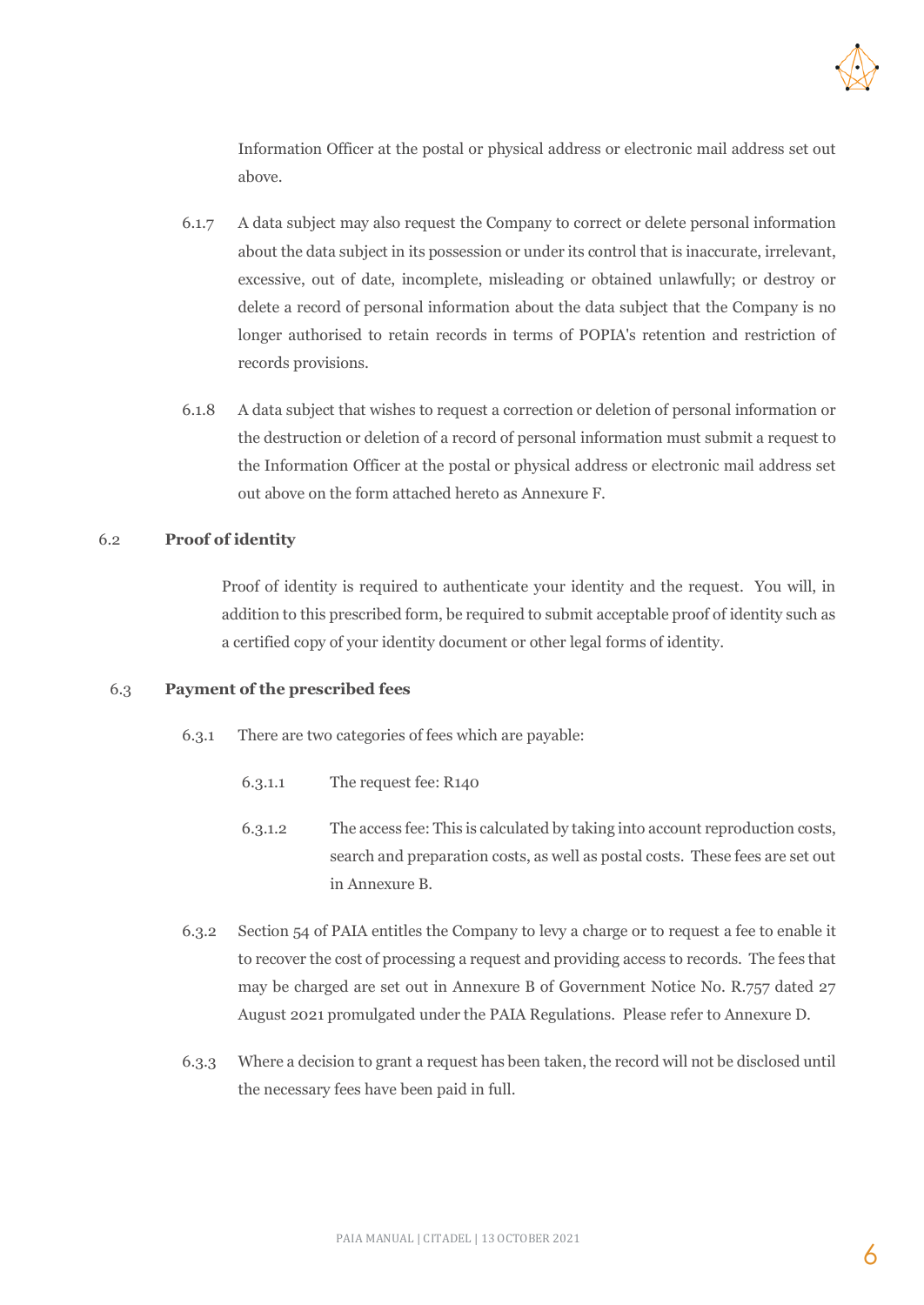

#### **7 DECISION**

- 7.1 Requests will be processed within 30 (thirty) days, unless the request contains considerations that are of such a nature that an extension of the time limit is needed.
- 7.2 The Information Officer will inform the requester of the decision, and the fees payable (if applicable) on a form that corresponds substantially with Form 3 of Annexure A to Government Notice No. R.757 dated 27 August 2021 promulgated under the PAIA Regulations.
- 7.3 Should an extension be required, you will be notified, together with reasons explaining why the extension is necessary.

#### **8. GROUNDS FOR REFUSAL OF ACCESS AND PROTECTION OF INFORMATION**

- 8.1 There are various grounds upon which a request for access to a record may be refused. These grounds include:
	- the protection of personal information of a third person (who is a natural person) from unreasonable disclosure;
	- the protection of commercial information of a third party (for example: trade secrets; financial, commercial, scientific or technical information that may harm the commercial or financial interests of a third party);
	- if disclosure would result in the breach of a duty of confidence owed to a third party;
	- if disclosure would jeopardise the safety of an individual or prejudice or impair certain property rights of a third person;
	- if the record was produced during legal proceedings, unless that legal privilege has been waived;
	- if the record contains trade secrets, financial or sensitive information or any information that would put the Company (at a disadvantage in negotiations or prejudice it in commercial competition); and/or
	- if the record contains information about research being carried out or about to be carried out on behalf of a third party or by the Company.
- 8.2 Section 70 of PAIA contains an overriding provision. Disclosure of a record is compulsory if it would reveal (i) a substantial contravention of, or failure to comply with the law; or (ii) there is an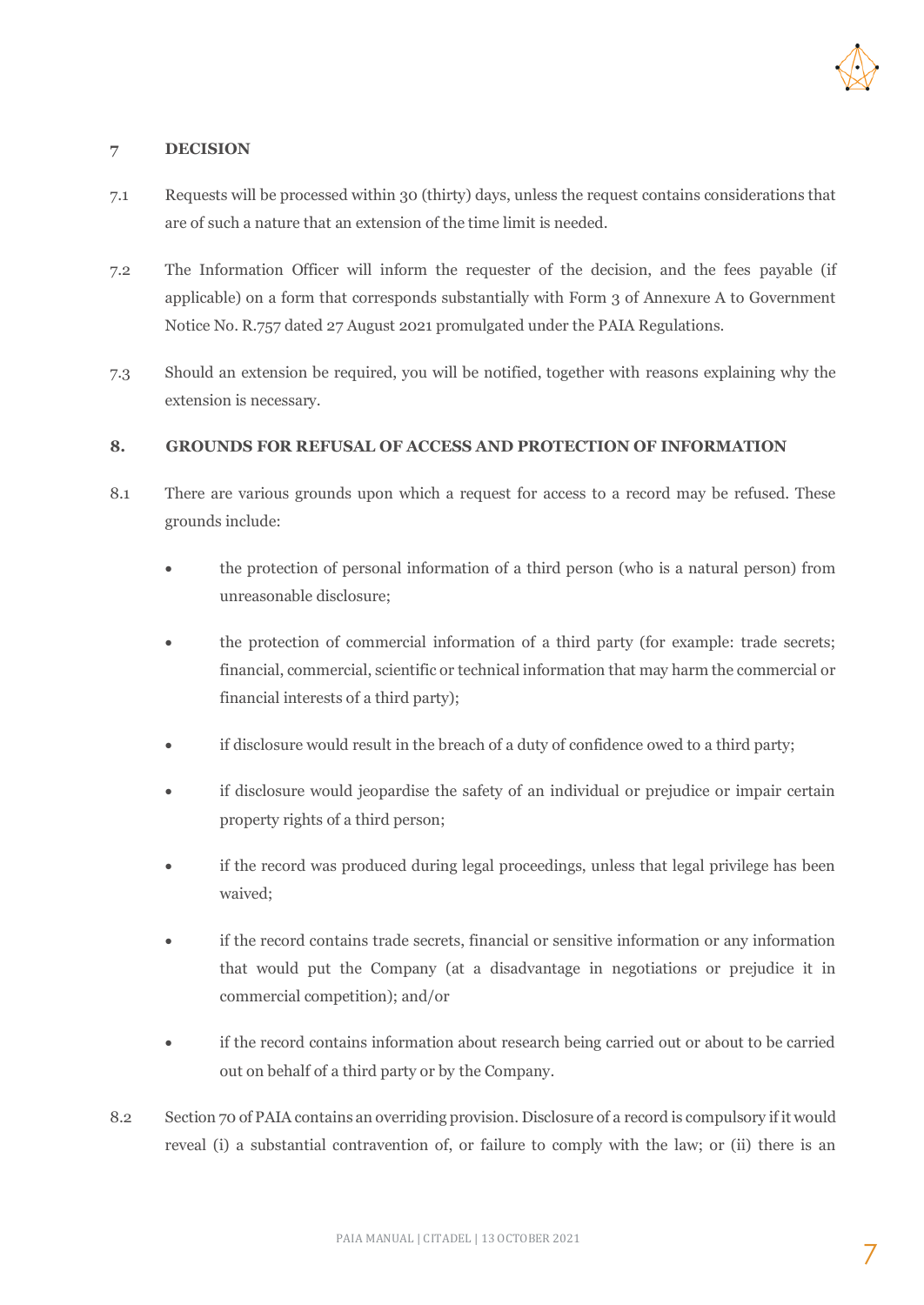

imminent and serious public safety or environmental risk; and (iii) the public interest in the disclosure of the record in question clearly outweighs the harm contemplated by its disclosure.

8.3 If the request for access to information affects a third party, then such third party must first be informed within 21 (twenty one) days of receipt of the request. The third party would then have a further 21 (twenty one) days to make representations and/or submissions regarding the granting of access to the record.

#### **9. REMEDIES AVAILABLE IF THE COMPANY REFUSES A REQUEST FOR INFORMATION**

#### **Internal Remedies**

The Company does not have internal appeal procedures. As such, the decision made by the Information Officer pertaining to a request is final, and requestors will have to exercise such external remedies at their disposal if a request is refused and the requestor is not satisfied with the response provided by the Information Officer.

#### **External Remedies**

A requestor that is dissatisfied with the Information Officer's refusal to disclose information may, within 30 days of notification of the decision, apply to a court for relief. Likewise, a third party dissatisfied with the Information Officer's decision to grant a request for information, may within 30 days of notification of the decision, apply to a court for relief. For purposes of the Act, courts that have jurisdiction over these applications are the Constitutional Court, the High Court or another court of similar status.

#### **10. LIST OF APPLICABLE LEGISLATION**

Records may be kept by or on behalf of the Company in accordance with the legislation listed in Appendix 1 attached hereto, as amended from time to time, (some of which may not be applicable to every Company), as well as with other legislation that may apply to the Company from time to time. Such records are available in accordance with the applicable legislation.

#### **11. DESCRIPTION OF RECORDS**

The following is a description of the subjects on which the Company holds records and the categories of records held on each subject. In order to access any of this information, a request in accordance with this manual must be made by the requester.

#### **11.1 Companies Act records**

- Memorandum of Incorporation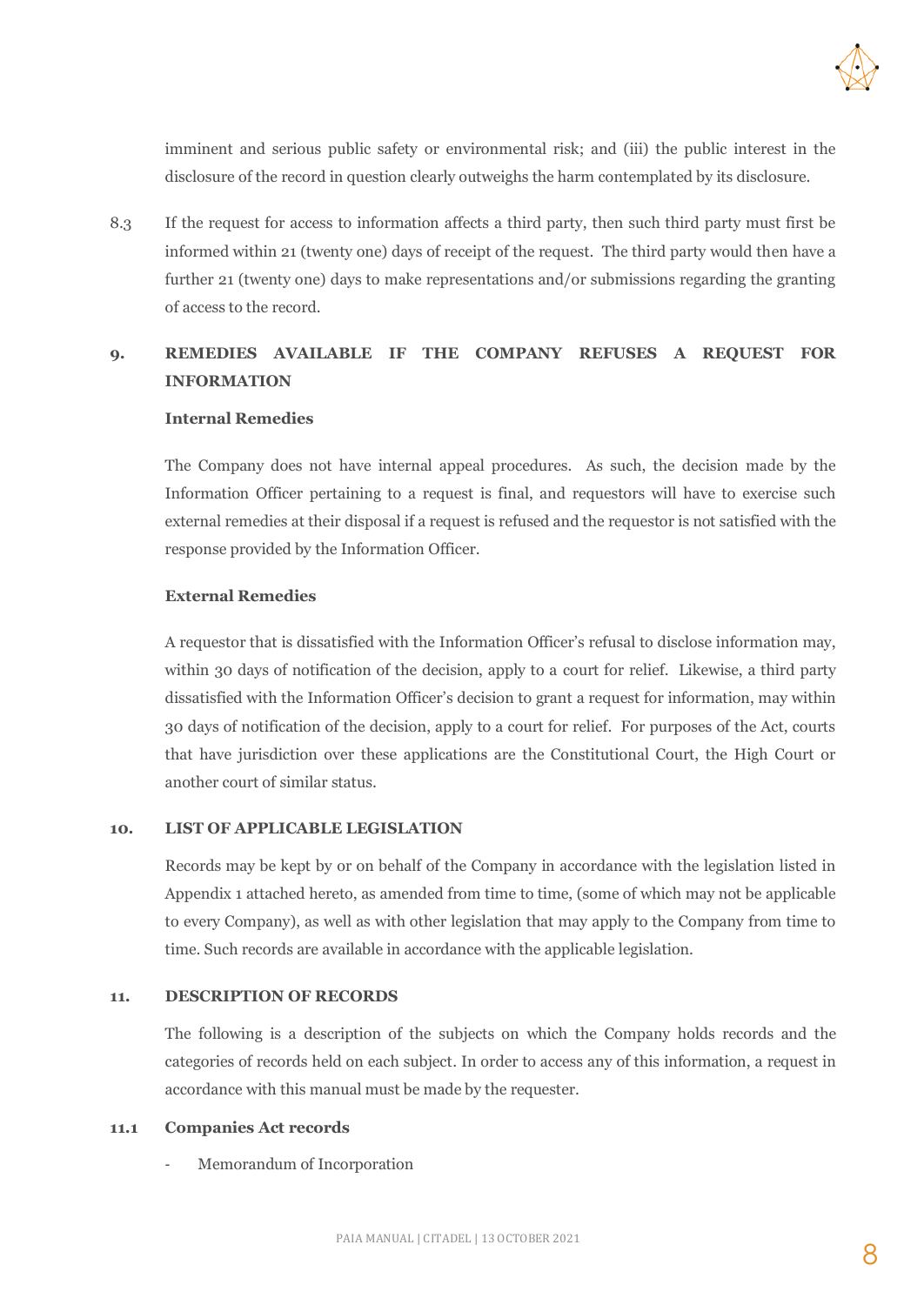

- Minutes of Board of Directors meetings
- Minutes of shareholder meetings
- Records relating to the appointment of directors/ auditor/ secretary/ public officer and other officers
- Share Register and other statutory registers

#### **11.2 Financial records**

- Annual Financial Statements
- Tax Returns
- Accounting Records
- Banking Records
	- o Bank Statements
	- o Electronic banking records
- Asset Register
- Rental Agreements
- **Invoices**
- Investment performance fact sheets / minimum disclosure documents

#### **11.3 Income tax records**

- PAYE Records
- Documents issued to employees for income tax purposes
- Records of payments made to SARS on behalf of employees
- All other statutory compliances:
	- o VAT
	- o Regional Services Levies
	- o Skills Development Levies
	- o UIF
	- o Workmen's Compensation

#### **11.4 Personnel documents and records**

- Employment contracts
- Employment Equity Plan
- Medical Aid records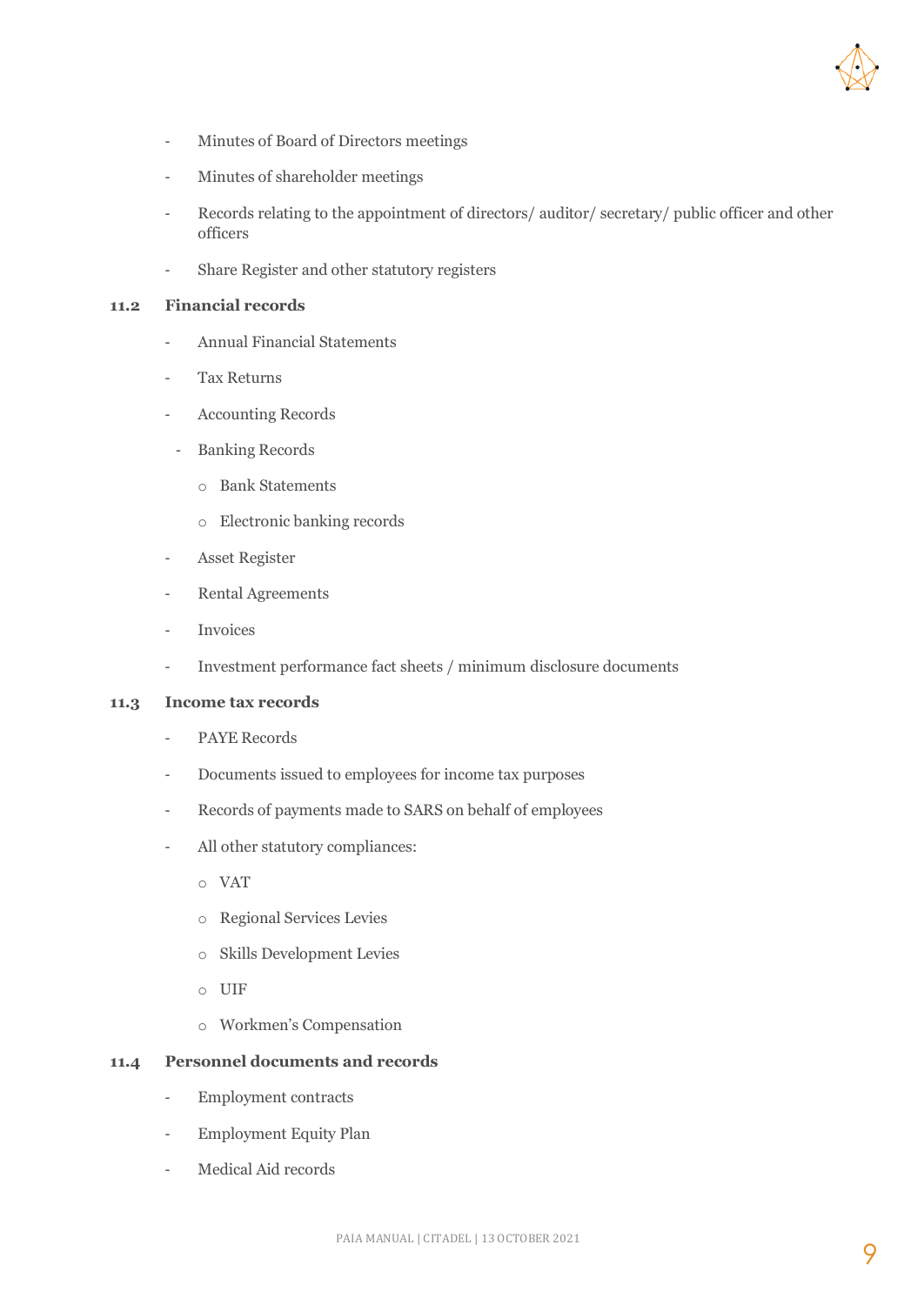

- Pension Fund records
- Disciplinary records
- Salary records
- SETA records
- Disciplinary code
- Leave records
- Training records
- Training Manuals

#### **12. AVAILABILITY OF THIS MANUAL**

This manual is available for inspection, on reasonable prior notice, at the office of the Company free of charge. A copy of this manual is also on the Company's website.

#### **13. UPDATING OF THE MANUAL**

The Information Officer will on a regular basis update this manual.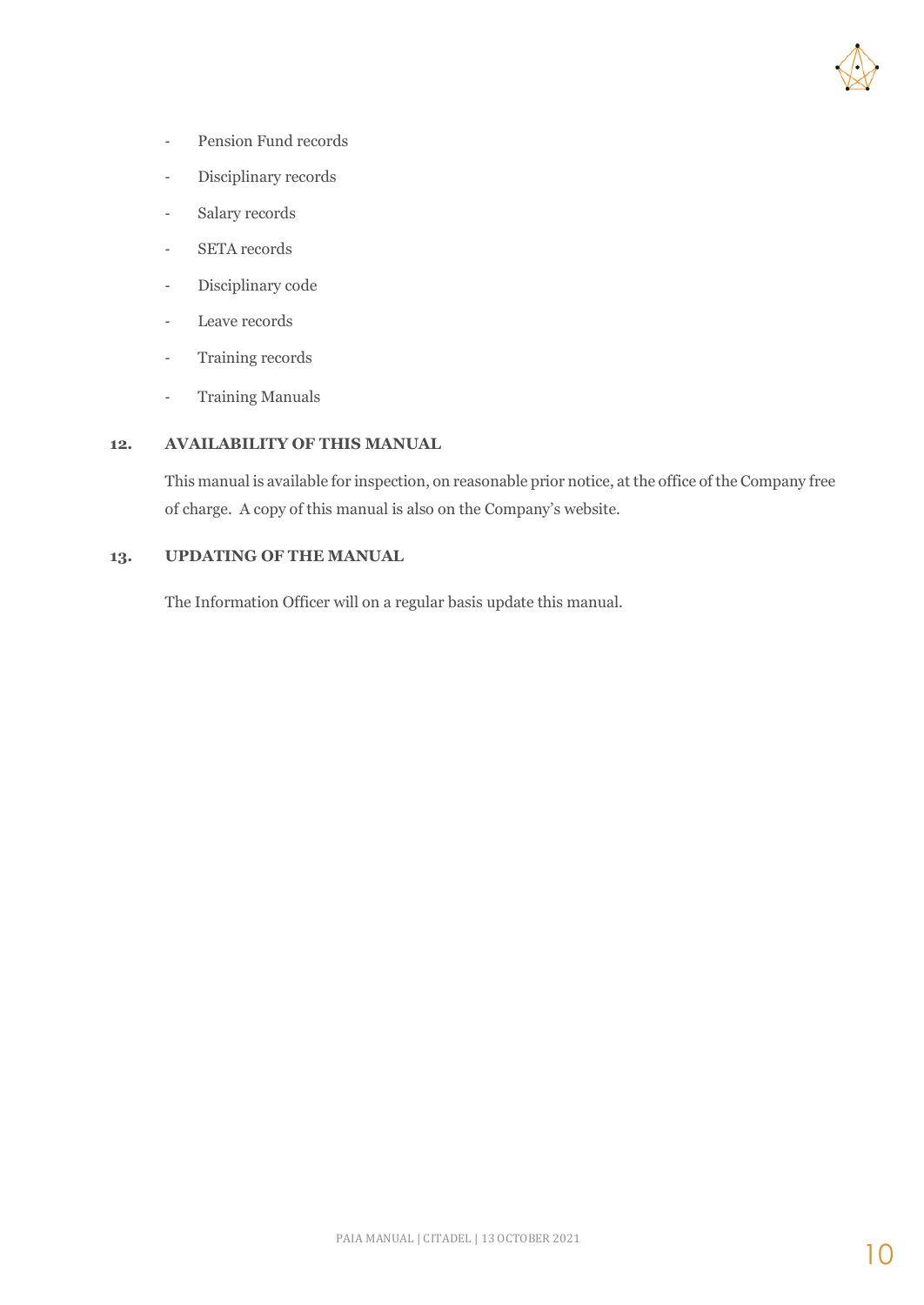

#### **Annexure A - FORM 2: REQUEST FOR ACCESS TO RECORD**

\_\_\_\_\_\_\_\_\_\_\_\_\_\_\_\_\_\_\_\_\_\_\_\_\_\_\_\_\_\_\_\_\_\_\_\_\_\_\_\_\_\_\_\_\_ \_\_\_\_\_\_\_\_\_\_\_\_\_\_\_\_\_\_\_\_\_\_\_\_\_\_\_\_\_\_\_\_\_\_\_\_\_\_\_\_\_\_\_\_\_ \_\_\_\_\_\_\_\_\_\_\_\_\_\_\_\_\_\_\_\_\_\_\_\_\_\_\_\_\_\_\_\_\_\_\_\_\_\_\_\_\_\_\_\_\_ \_\_\_\_\_\_\_\_\_\_\_\_\_\_\_\_\_\_\_\_\_\_\_\_\_\_\_\_\_\_\_\_\_\_\_\_\_\_\_\_\_\_\_\_\_

#### **REQUEST FOR ACCESS TO RECORD**

[Regulation 7]

Note:

- 1. Proof of identity must be attached by the requester.
- 2. If requests made on behalf of another person, proof of such authorisation, must be attached to this form.
- TO: The Information Officer

*(Address)*

| E-mail address: |  |
|-----------------|--|
|-----------------|--|

Fax number:

Mark with an "X"

Г

Request is made in my own name Request is made on behalf of another person.

#### **PERSONAL INFORMATION**

| <b>Full names:</b>     |  |
|------------------------|--|
| Identity number:       |  |
| Capacity in which      |  |
| request is made        |  |
| (when made on          |  |
| behalf of another      |  |
| <i>person</i> ):       |  |
| Postal Address:        |  |
| <b>Street Address:</b> |  |
| E-mail Address         |  |
| Contact numbers:       |  |
|                        |  |
|                        |  |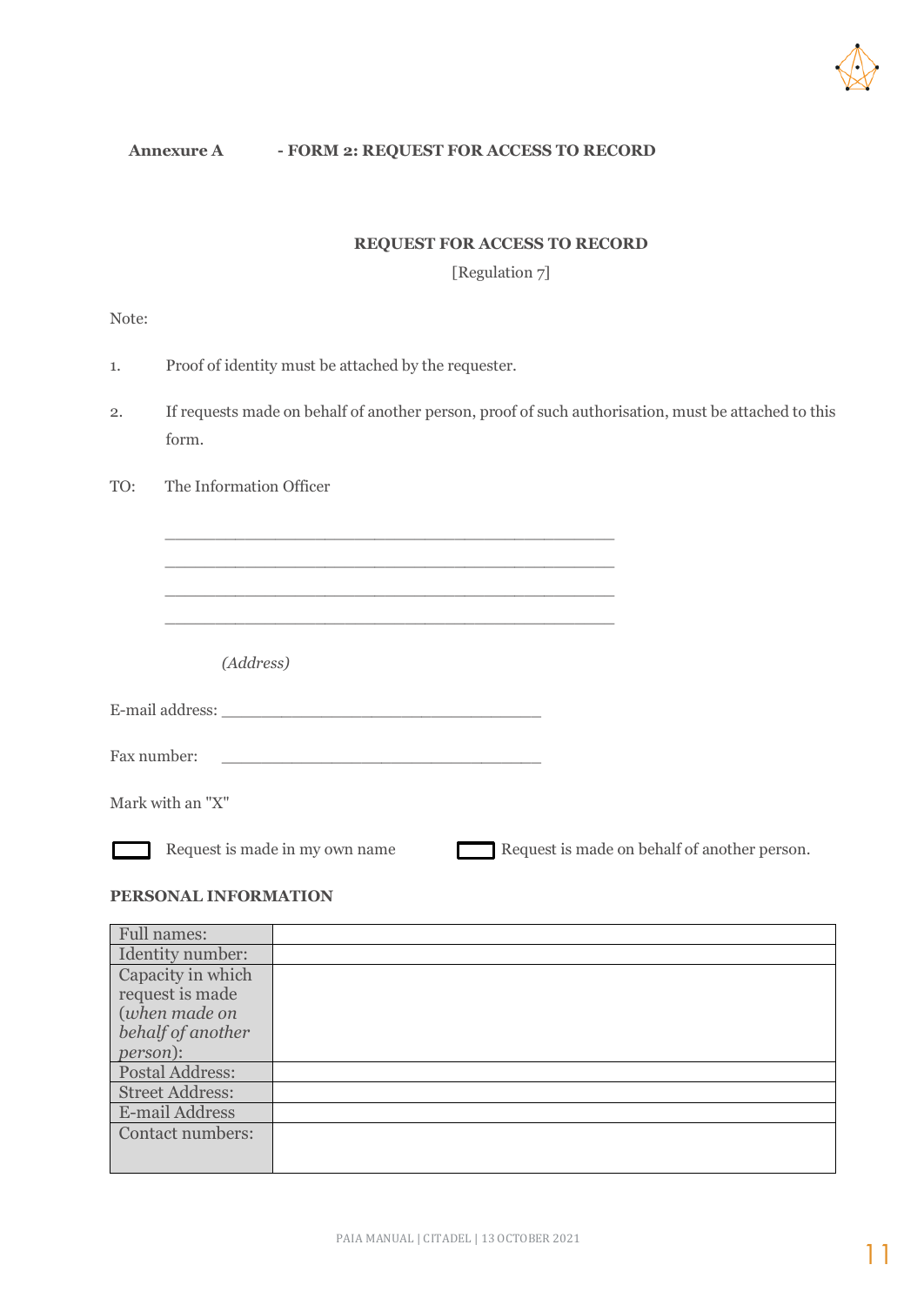

| Tel. $(B)$ :                         |                                                                                    |
|--------------------------------------|------------------------------------------------------------------------------------|
|                                      |                                                                                    |
| Cellular:                            |                                                                                    |
|                                      |                                                                                    |
| Facsimile                            |                                                                                    |
| Full names of                        |                                                                                    |
| person on whose                      |                                                                                    |
| behalf request is                    |                                                                                    |
| made (if                             |                                                                                    |
| applicable):                         |                                                                                    |
| Identity number:                     |                                                                                    |
| Postal Address:                      |                                                                                    |
| <b>Street Address:</b>               |                                                                                    |
| E-mail Address:                      |                                                                                    |
| Contact numbers:                     |                                                                                    |
| Tel. (B):                            |                                                                                    |
|                                      |                                                                                    |
| Cellular:                            |                                                                                    |
|                                      |                                                                                    |
| Facsimile                            |                                                                                    |
|                                      |                                                                                    |
|                                      |                                                                                    |
|                                      | PARTICULARS OF RECORD REQUESTED                                                    |
|                                      | Provide full particulars of the record to which access is requested, including the |
|                                      | reference number if that is known to you, to enable the record to be located. (If  |
|                                      | the provided space is inadequate, please continue on a separate page and attach    |
|                                      | it to this form. All additional pages must be signed.)                             |
| Description of<br>record or relevant |                                                                                    |
| part of the record:                  |                                                                                    |
|                                      |                                                                                    |
| Reference number,                    |                                                                                    |
| if available:                        |                                                                                    |
| Any further                          |                                                                                    |
| particulars of                       |                                                                                    |
| record:                              |                                                                                    |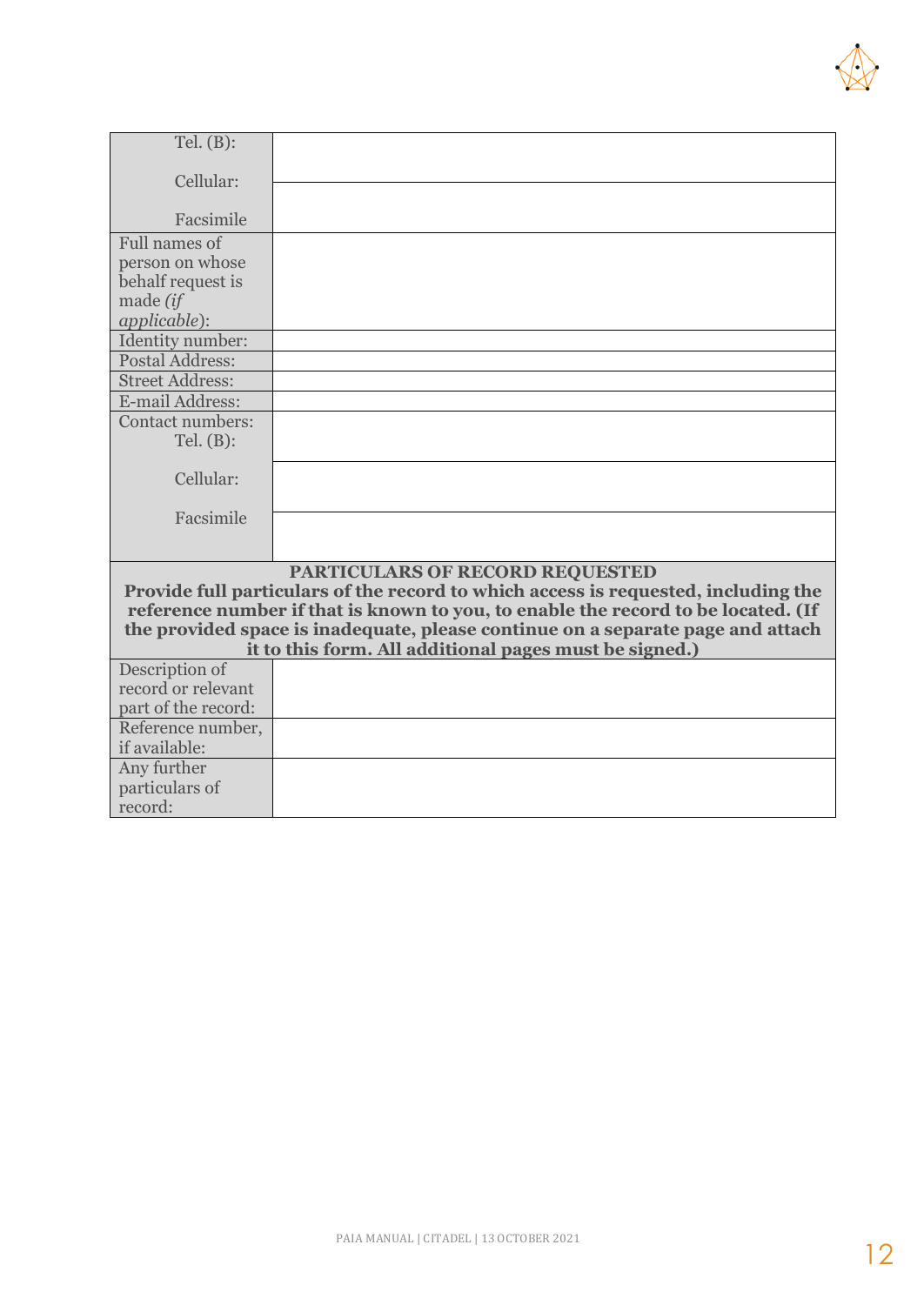

| <b>TYPE OF RECORD</b>                                                                     |  |  |  |  |
|-------------------------------------------------------------------------------------------|--|--|--|--|
| (Mark the applicable box with an $"X"$ )                                                  |  |  |  |  |
| Record is in written or printed form                                                      |  |  |  |  |
| Record comprises virtual images (this includes photographs, slides, video recordings,     |  |  |  |  |
| computer-generated images, sketches, etc)                                                 |  |  |  |  |
| Record consists of recorded words or information which can be reproduced in sound         |  |  |  |  |
| Record is held on a computer or in an electronic, or machine-readable form                |  |  |  |  |
| <b>FORM OF ACCESS</b>                                                                     |  |  |  |  |
| (Mark the applicable box with an $"X"$ )                                                  |  |  |  |  |
| Printed copy of record <i>(including copies of any virtual images, transcriptions and</i> |  |  |  |  |
| information held on computer or in an electronic or machine-readable form)                |  |  |  |  |
| Written or printed transcription or virtual images (this includes photographs, slides,    |  |  |  |  |
| video recordings, computer-generated images, sketches, etc)                               |  |  |  |  |
| Transcription of soundtrack (written or printed document)                                 |  |  |  |  |
| Copy of record on flash drive (including virtual images and soundtracks)                  |  |  |  |  |
| Copy of record on compact disc drive (including virtual images and soundtracks)           |  |  |  |  |
| Copy of record saved on cloud storage server                                              |  |  |  |  |

#### **MANNER OF ACCESS**

| (Mark the applicable box with an $"X"$ )                                              |  |  |  |
|---------------------------------------------------------------------------------------|--|--|--|
| Personal inspection of record at registered address of public/private body (including |  |  |  |
| listening to recorded words, information which can be reproduced in sound, or         |  |  |  |
| information held on computer or in an electronic or machine-readable form)            |  |  |  |
| Postal services to postal address                                                     |  |  |  |
| Postal services to street address                                                     |  |  |  |
| Courier service to street address                                                     |  |  |  |
| Facsimile of information in written or printed format (including transcriptions)      |  |  |  |
| E-mail of information (including sound tracks if possible)                            |  |  |  |
| Cloud share/file transfer                                                             |  |  |  |
| Preferred language:                                                                   |  |  |  |
| (Note that if the record is not available in the language you prefer, access may be   |  |  |  |
| granted in the language in which the record is available)                             |  |  |  |

| <b>PARTICULARS OF RIGHT TO BE EXERCISED OR PROTECTED</b>                                                                                                 |  |  |  |  |  |
|----------------------------------------------------------------------------------------------------------------------------------------------------------|--|--|--|--|--|
| If the provided space is inadequate, please continue on a separate page and attach it to this<br>Form. The requester must sign all the additional pages. |  |  |  |  |  |
| Indicate which                                                                                                                                           |  |  |  |  |  |
| right is to be                                                                                                                                           |  |  |  |  |  |
| exercised or                                                                                                                                             |  |  |  |  |  |
| protected:                                                                                                                                               |  |  |  |  |  |
| Explain why the                                                                                                                                          |  |  |  |  |  |
| record requested is                                                                                                                                      |  |  |  |  |  |
| required for the                                                                                                                                         |  |  |  |  |  |
| exercise or                                                                                                                                              |  |  |  |  |  |
| protection of the                                                                                                                                        |  |  |  |  |  |
| aforementioned                                                                                                                                           |  |  |  |  |  |
| right:                                                                                                                                                   |  |  |  |  |  |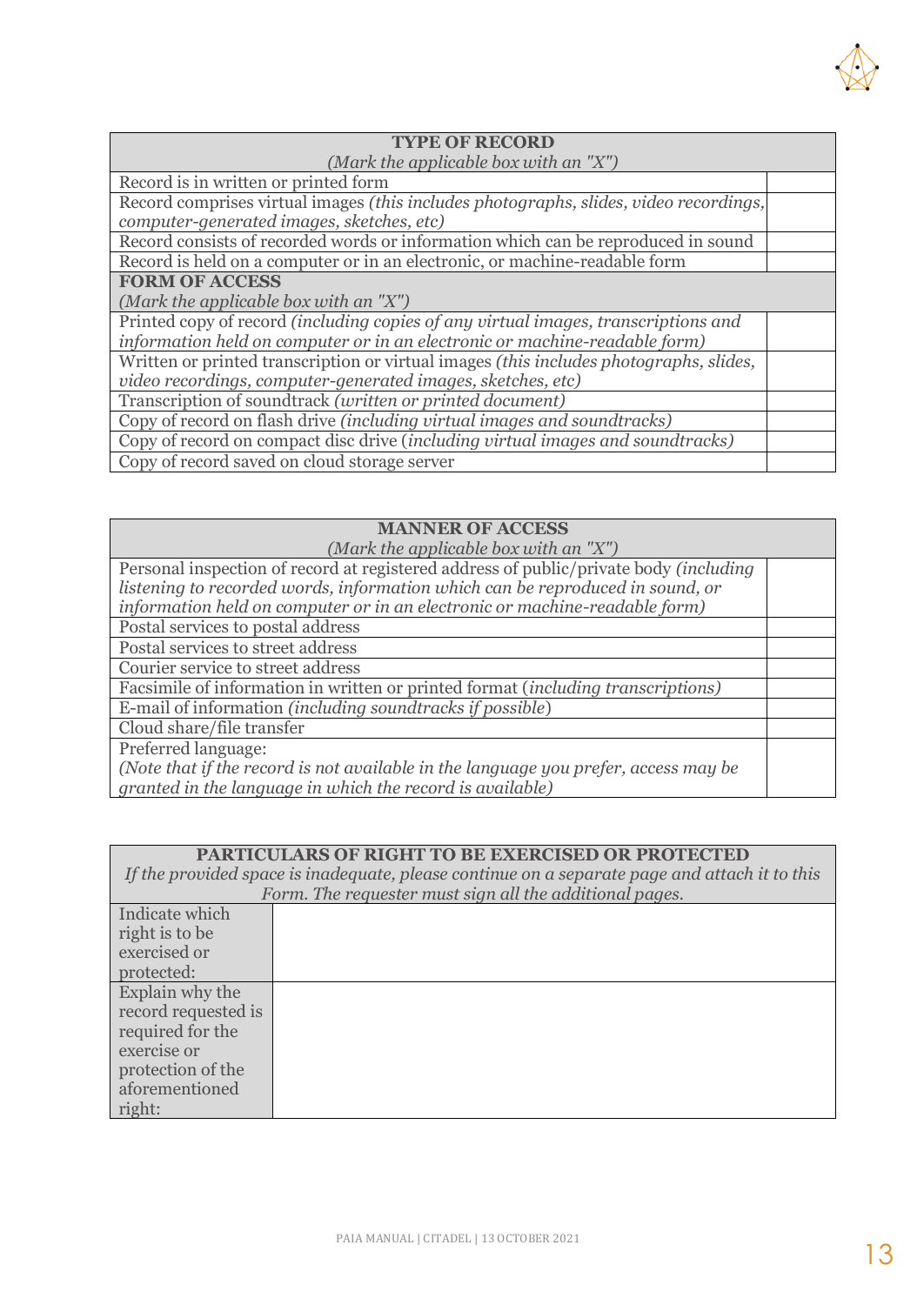

## **FEES** a) A request fee must be paid before the request will be considered. b) You will be notified of the amount of the access fee to be paid. c) The fee payable for access to a record depends on the form in which access is required and the reasonable time required to search for and prepare a record. d) If you qualify for exemption of the payment of any fee, please state the reason for exemption. Reason:

You will be notified in writing whether your request has been approved or denied and if approved the costs relating to your request, if any. Please indicate your preferred manner of correspondence:

| Postal address | Facsimile | Electronic communication<br>(Please specify) |  |
|----------------|-----------|----------------------------------------------|--|
|                |           |                                              |  |

Signed at \_\_\_\_\_\_\_\_\_\_\_\_\_\_\_\_\_\_ on this \_\_\_\_\_\_\_\_\_\_\_ day of \_\_\_\_\_\_\_\_\_\_\_\_\_\_\_\_\_ 20\_\_\_

Signature of requester / person on whose behalf request is made

\_\_\_\_\_\_\_\_\_\_\_\_\_\_\_\_\_\_\_\_\_\_\_\_\_\_\_\_\_\_\_\_\_\_\_\_\_\_\_\_

…………………………………………………………………………………………………………………………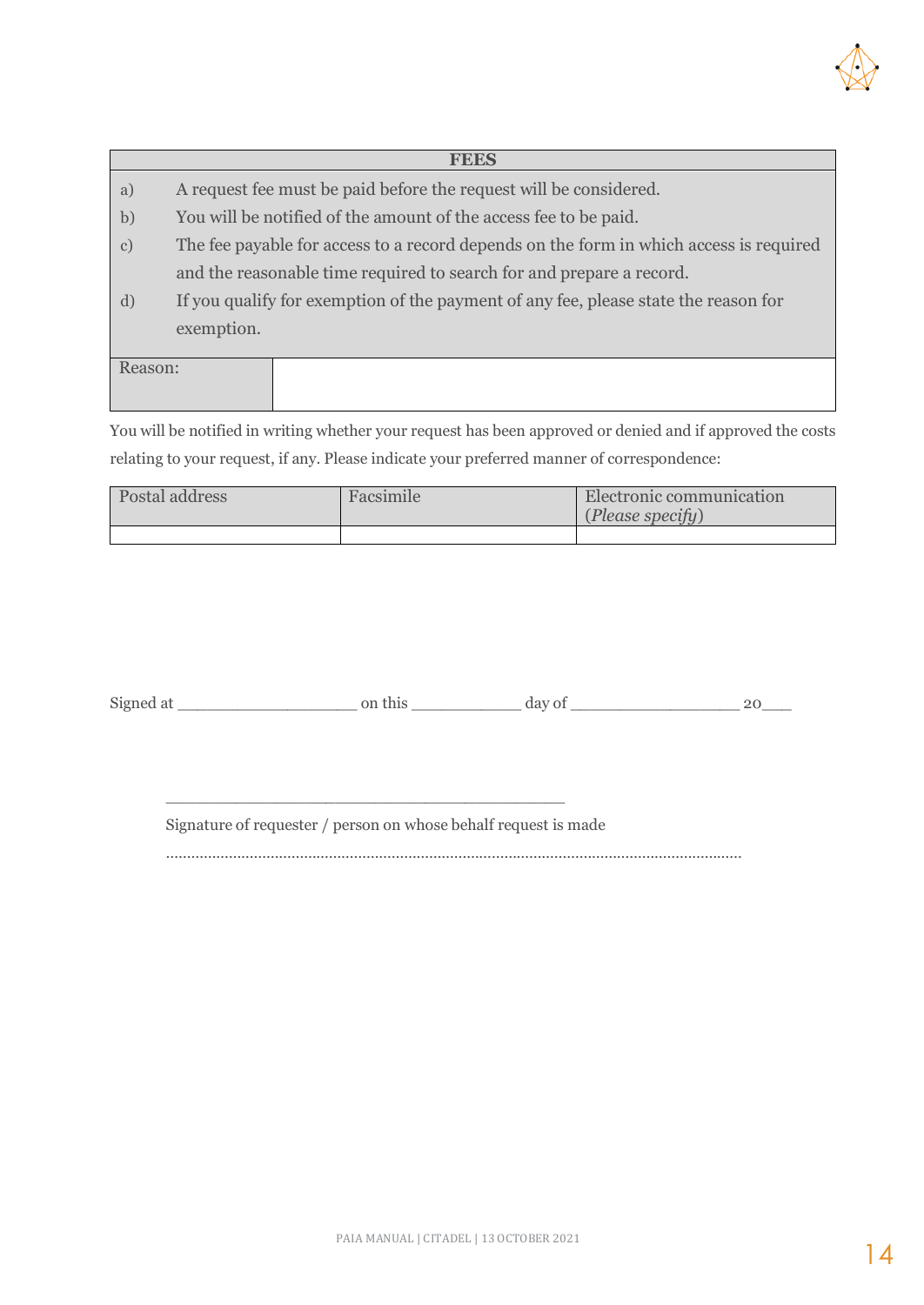

#### **FOR OFFICIAL USE**

| Reference number: |  |
|-------------------|--|
| Request received  |  |
| by: (state rank,  |  |
| name and          |  |
| surname of        |  |
| information       |  |
| officer)          |  |
| Date received:    |  |
| Access fees:      |  |
| Deposit (if any): |  |

*Signature of information officer*

\_\_\_\_\_\_\_\_\_\_\_\_\_\_\_\_\_\_\_\_\_\_\_\_\_\_\_\_\_\_\_\_\_\_\_\_\_\_\_\_\_\_\_\_\_\_\_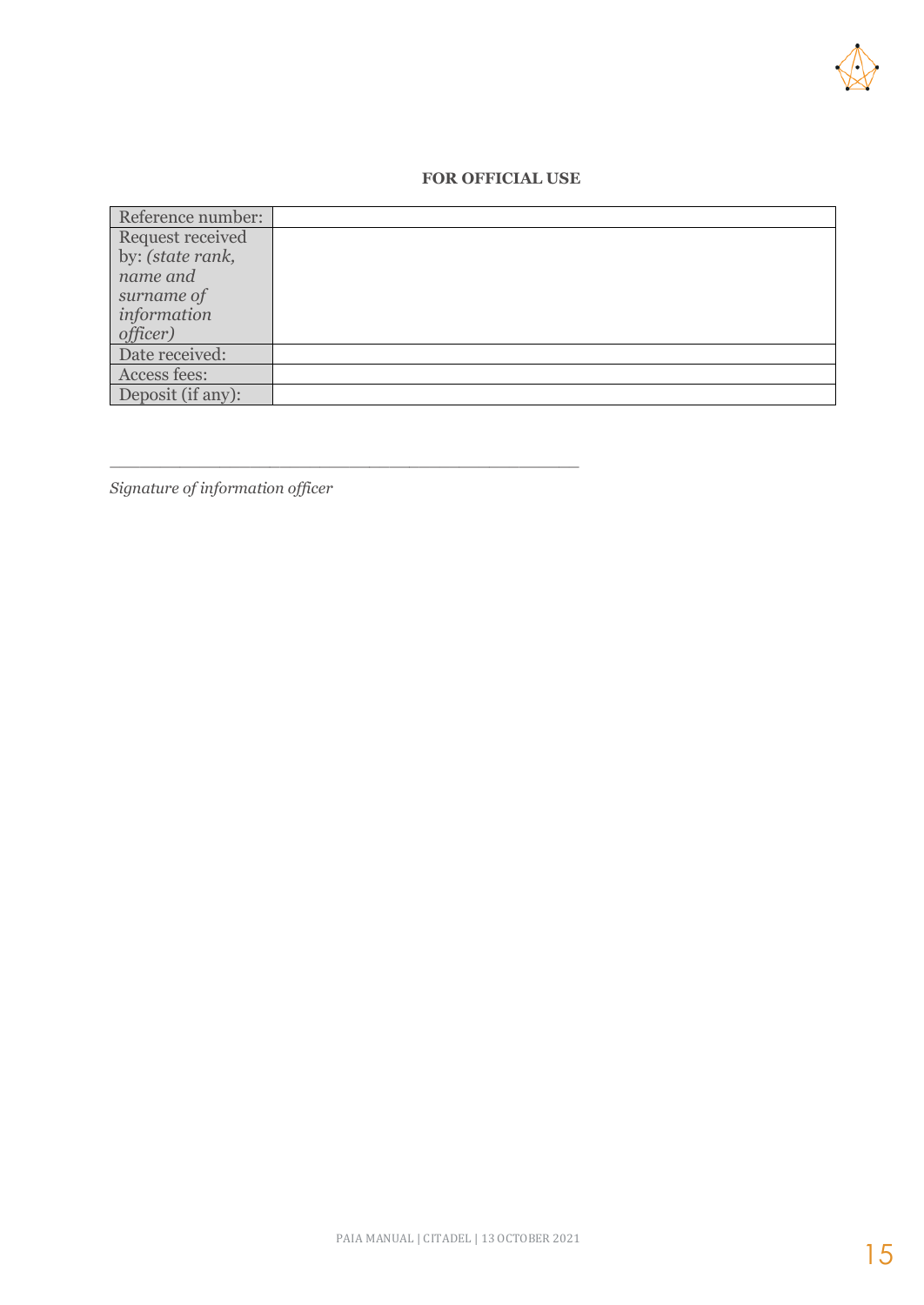

| <b>Item</b> | <b>Description</b>                                                                                                                                                                                              | <b>Amount</b>                                                                   |  |
|-------------|-----------------------------------------------------------------------------------------------------------------------------------------------------------------------------------------------------------------|---------------------------------------------------------------------------------|--|
| 1.          | The request fee payable by every requester                                                                                                                                                                      | R <sub>140.00</sub>                                                             |  |
| 2.          | Photocopy of A4-size page                                                                                                                                                                                       | R2.00 per page or part thereof.                                                 |  |
| 3.          | Printed copy of A4-size page                                                                                                                                                                                    | R2.00 per page or part thereof.                                                 |  |
| 4.          | For a copy in a computer-readable form on:<br>Flash drive (to be provided by<br>(i)<br>requestor)<br>Compact disc<br>(ii)<br>If provided by requestor                                                           | R <sub>40</sub> .00<br>R <sub>40</sub> .00<br>R60.00                            |  |
|             | If provided to the requestor                                                                                                                                                                                    |                                                                                 |  |
| 5.          | For a transcription of visual images per A4-size<br>page                                                                                                                                                        | Service to be outsourced. Will<br>depend on quotation from<br>Service provider. |  |
| 6.          | Copy of visual images                                                                                                                                                                                           | Service to be outsourced. Will<br>depend on quotation from<br>Service provider. |  |
| 7.          | Transcription of an audio record, per A4-size<br>page                                                                                                                                                           | R <sub>24.00</sub>                                                              |  |
| 8.          | Copy of an audio record on:<br>Flash drive (to be provided by<br>(i)<br>requestor)<br>Compact disc<br>(ii)<br>If provided by requestor<br>If provided to the requestor                                          | R <sub>40.00</sub><br>R <sub>40.00</sub><br>R60.00                              |  |
| 9.          | To search for and prepare the record for<br>disclosure for each hour or part of an hour,<br>excluding the first hour, reasonably required<br>for such search and preparation. To not exceed<br>a total cost of: | R145.00<br>R <sub>435</sub> .00                                                 |  |
| 10.         | Deposit: If search exceeds 6 hours                                                                                                                                                                              | One third of amount per request<br>calculated in terms of items 2 to<br>8.      |  |
| 11.         | Postage, e-mail or any other electronic transfer                                                                                                                                                                | Actual expense, if any.                                                         |  |

#### Annexure B **- FEES IN RESPECT OF PRIVATE BODIES**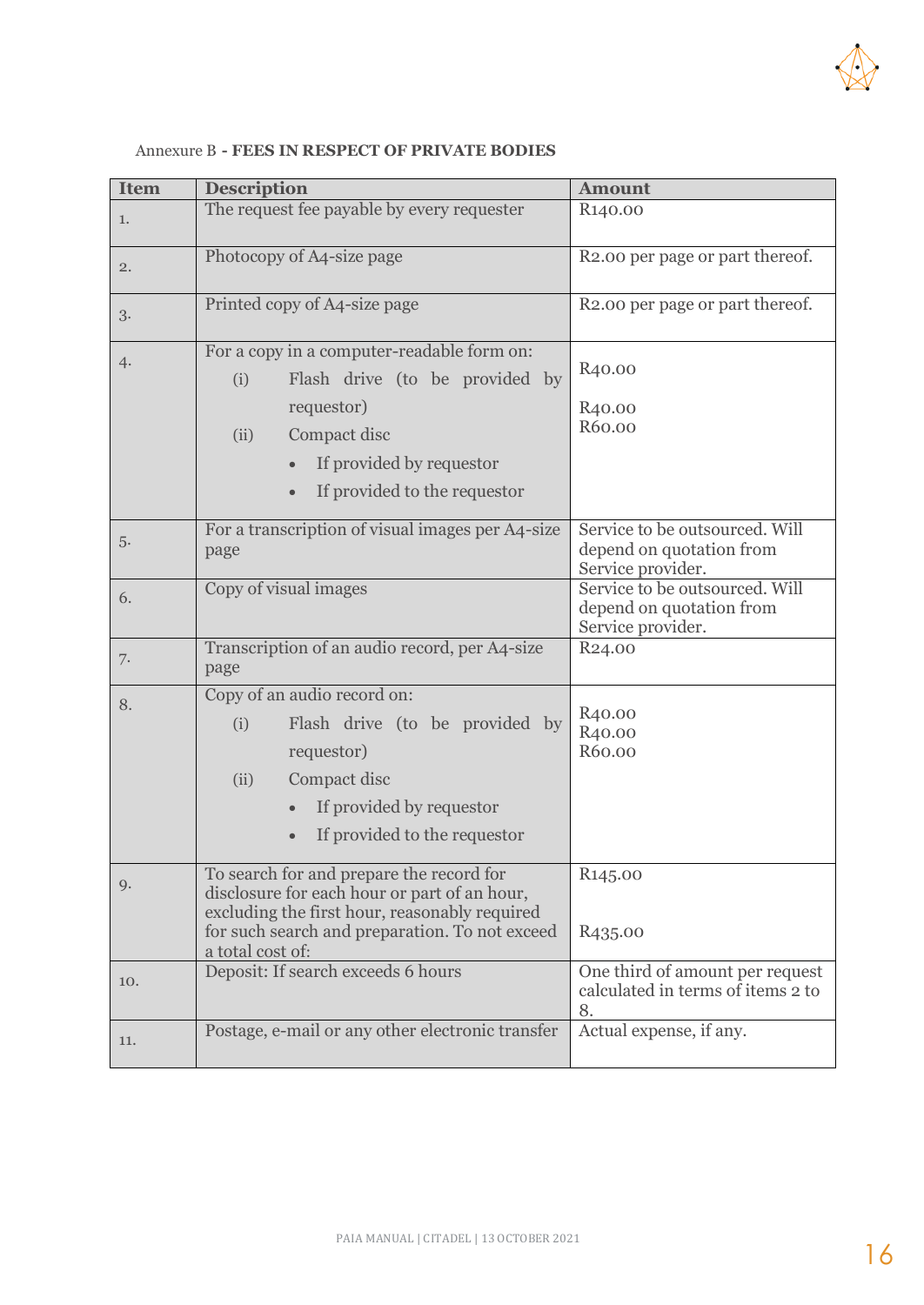

#### **Annexure C - Form 1: REQUEST FOR A COPY OF THE GUIDE**

\_\_\_\_\_\_\_\_\_\_\_\_\_\_\_\_\_\_\_\_\_\_\_\_\_\_\_\_\_\_\_\_\_\_\_\_\_\_\_\_\_\_\_\_\_ \_\_\_\_\_\_\_\_\_\_\_\_\_\_\_\_\_\_\_\_\_\_\_\_\_\_\_\_\_\_\_\_\_\_\_\_\_\_\_\_\_\_\_\_\_ \_\_\_\_\_\_\_\_\_\_\_\_\_\_\_\_\_\_\_\_\_\_\_\_\_\_\_\_\_\_\_\_\_\_\_\_\_\_\_\_\_\_\_\_\_ \_\_\_\_\_\_\_\_\_\_\_\_\_\_\_\_\_\_\_\_\_\_\_\_\_\_\_\_\_\_\_\_\_\_\_\_\_\_\_\_\_\_\_\_\_

#### **REQUEST FOR A COPY OF THE GUIDE** [Regulations 2 and 3]

TO: The Information Regulator

P.O. Box 31533

Braamfontein

2017

Email address:

Tel number: +27 (0) 10 023 5200

**OR**

The Information Officer

| <b>Full names:</b>                                   |           |                        |               |                                              |                          |          |               |
|------------------------------------------------------|-----------|------------------------|---------------|----------------------------------------------|--------------------------|----------|---------------|
| In my capacity as<br>(mark with "x")                 |           | Information<br>Officer |               |                                              |                          | Other    |               |
| Name of<br>public/private body<br>(if applicable)    |           |                        |               |                                              |                          |          |               |
| <b>Postal Address:</b>                               |           |                        |               |                                              |                          |          |               |
| <b>Street Address:</b>                               |           |                        |               |                                              |                          |          |               |
| <b>Email Address:</b>                                |           |                        |               |                                              |                          |          |               |
| Facsimile:                                           |           |                        |               |                                              |                          |          |               |
| Contact numbers:                                     |           | Tel. $(B)$ :           |               |                                              | Cellular:                |          |               |
| hereby request the following copy(ies) of the guide: |           |                        |               |                                              |                          |          |               |
| Language (make with "X")                             |           |                        | No. of copies |                                              | Language (make with "X") |          | No. of copies |
|                                                      | Sepedi    |                        |               |                                              |                          | Sesotho  |               |
|                                                      | Setswana  |                        |               |                                              |                          | siSwati  |               |
|                                                      | Tshivenda |                        |               |                                              |                          | Xitsonga |               |
| Afrikaans                                            |           |                        |               |                                              |                          | English  |               |
| isiNdebele                                           |           |                        |               |                                              |                          | IsiXhosa |               |
| isiZulu                                              |           |                        |               |                                              |                          |          |               |
| Manner of collection (mark with "x")                 |           |                        |               |                                              |                          |          |               |
| Postal address                                       |           | Facsimile              |               | Electronic communication (please<br>specify) |                          |          |               |
|                                                      |           |                        |               |                                              |                          |          |               |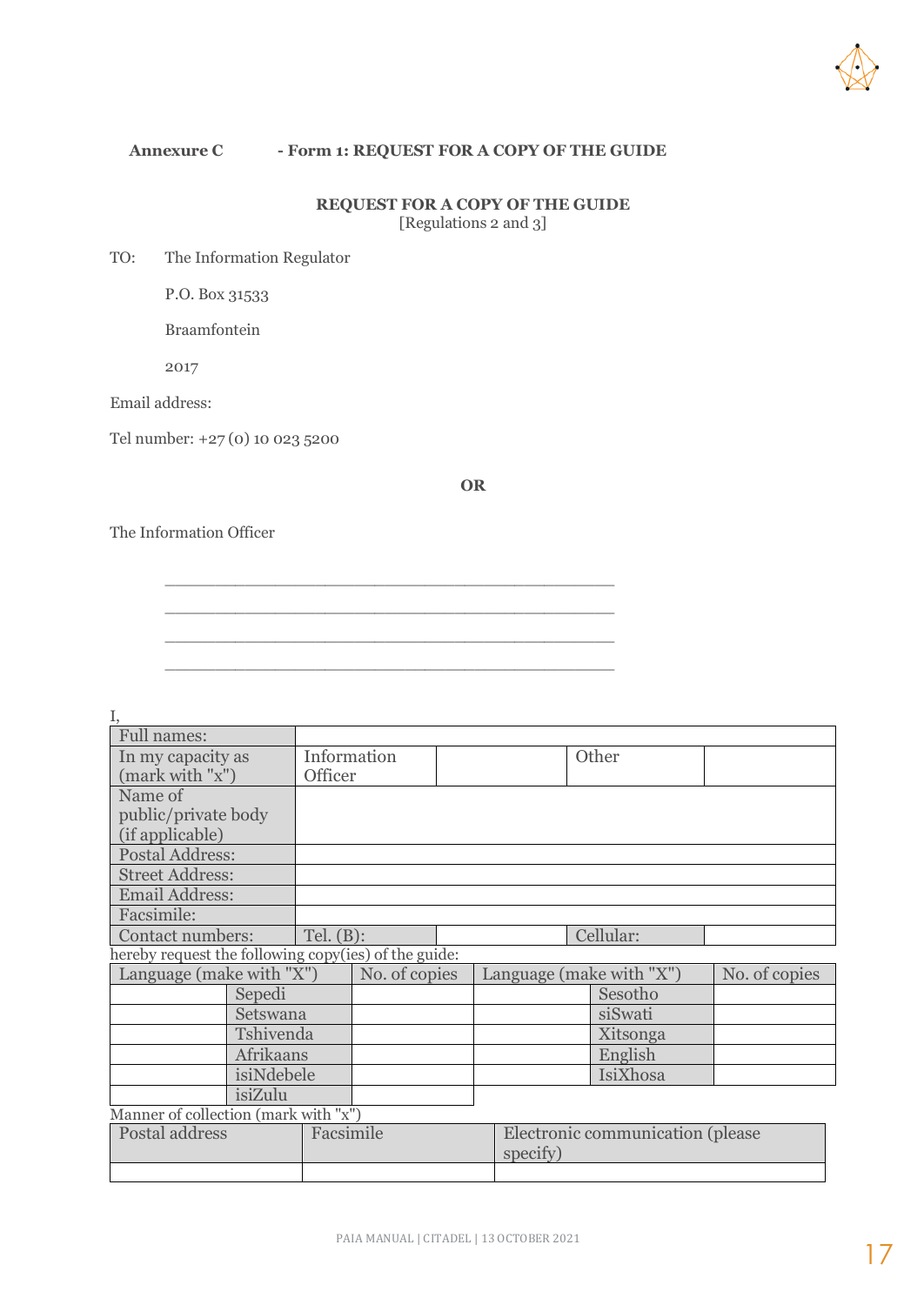

Signed at \_\_\_\_\_\_\_\_\_\_\_\_\_\_\_\_\_\_\_\_ on this \_\_\_\_\_\_\_\_\_\_\_\_\_\_\_\_\_ day of  $-$  20 $-$ 

\_\_\_\_\_\_\_\_\_\_\_\_\_\_\_\_\_\_\_\_\_\_\_\_\_\_\_\_\_\_\_\_\_\_\_\_\_\_\_\_

Signature of requester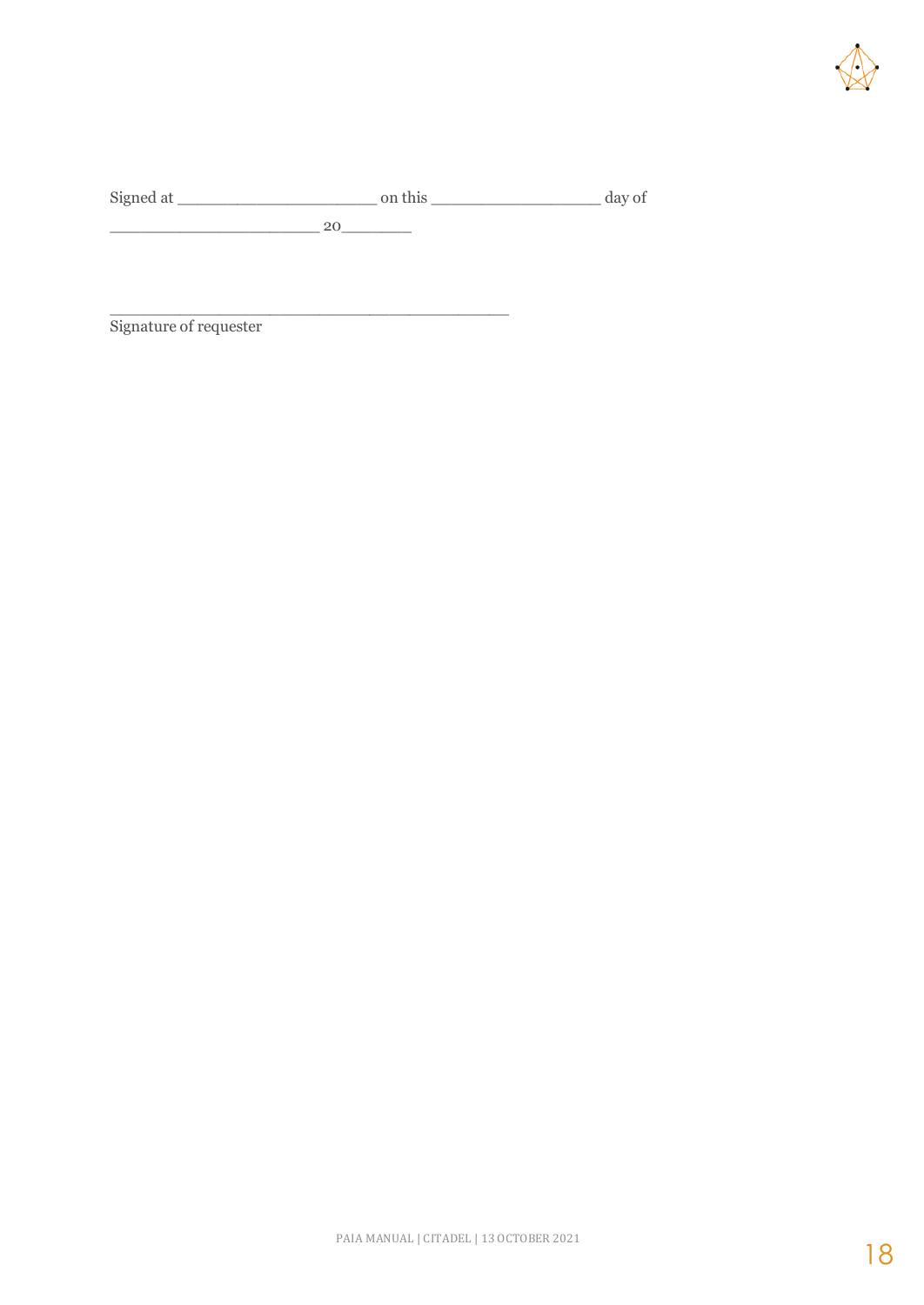

#### **Annexure D - FORM 3: OUTCOME OF REQUEST AND OF FEES PAYABLE**

#### **OUTCOME OF REQUEST AND OF FEES PAYABLE** [Regulation 8]

Note:

- 1. If your request is granted the
	- a) amount of the deposit, (if any), is payable before your request is processed; and
	- b) requested record/portion of the record will only be released once proof of full payment is received.
- 2. Please use the reference number hereunder in all future correspondence.

Reference number:

TO: \_\_\_\_\_\_\_\_\_\_\_\_\_\_\_\_\_\_\_\_\_\_\_\_\_\_\_\_\_\_\_\_\_\_\_\_\_\_\_\_\_\_\_\_\_ \_\_\_\_\_\_\_\_\_\_\_\_\_\_\_\_\_\_\_\_\_\_\_\_\_\_\_\_\_\_\_\_\_\_\_\_\_\_\_\_\_\_\_\_\_ \_\_\_\_\_\_\_\_\_\_\_\_\_\_\_\_\_\_\_\_\_\_\_\_\_\_\_\_\_\_\_\_\_\_\_\_\_\_\_\_\_\_\_\_\_

\_\_\_\_\_\_\_\_\_\_\_\_\_\_\_\_\_\_\_\_\_\_\_\_\_\_\_\_\_\_\_\_\_\_\_\_\_\_\_\_\_\_\_\_\_

Your request dated , refers.

#### **You requested**:

Personal inspection of information at the registered address of the Company (including listening to recorded words, information which can be reproduced in sound, or information held on computer or in an electronic or machinereadable form) is free of charge. You are required to make an appointment for the inspection of the information and to bring this Form with you. If you then require any form of reproduction of the information, you are liable for the fees prescribed in Annexure B.

OR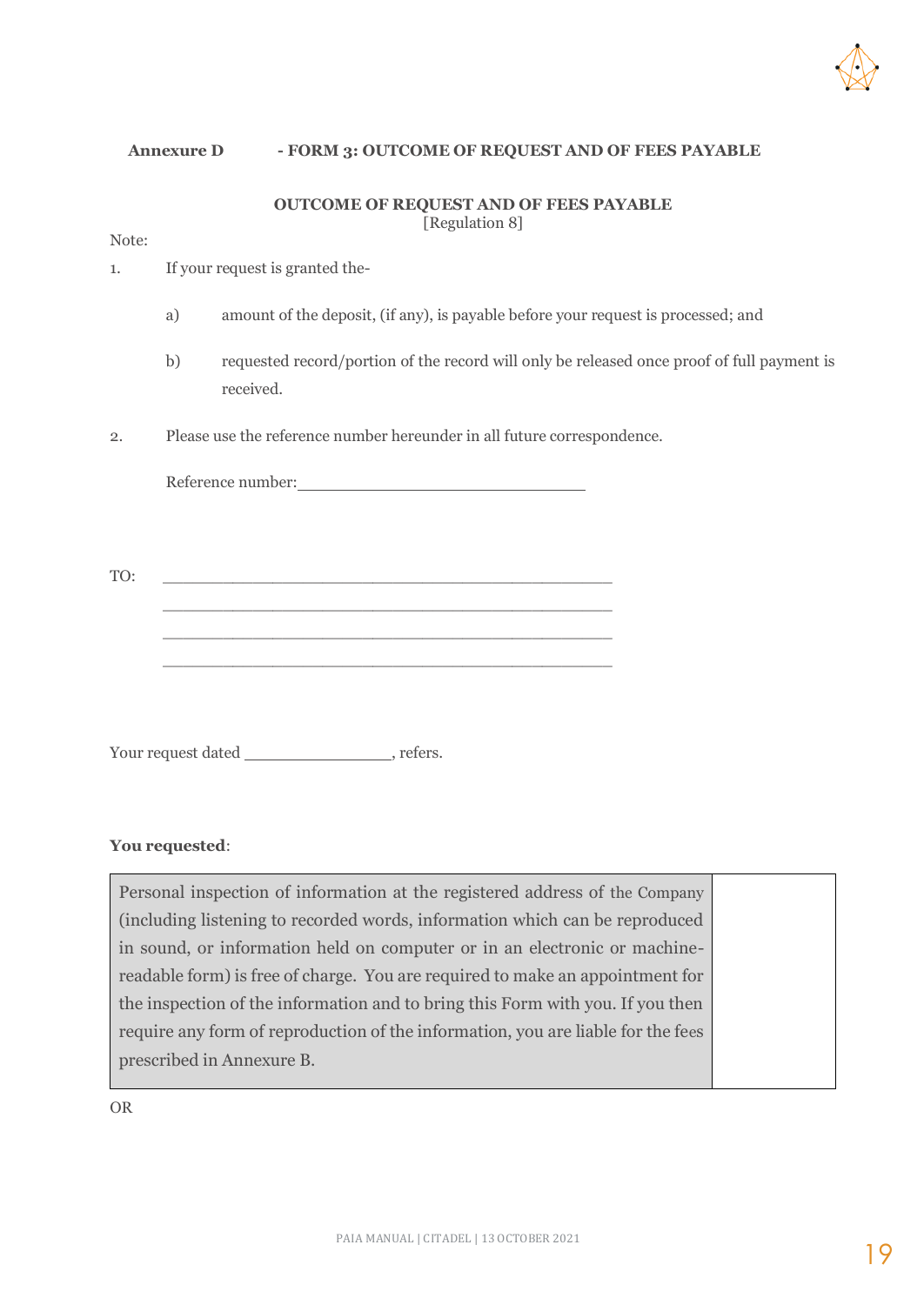

#### **You requested**:

| Printed copies of the information (including copies of virtual images,<br>transcriptions and information held on computer or in an electronic or machine<br>readable form) |  |
|----------------------------------------------------------------------------------------------------------------------------------------------------------------------------|--|
| Written or printed transcription of virtual images (this includes photographs,<br>slides, video recordings, computer-generated images, sketches, etc.)                     |  |
| Transcription of soundtrack (written or printed document)                                                                                                                  |  |
| Copy of information on flash drive (including virtual images and soundtracks)                                                                                              |  |
| Copy of information on compact disc drive (including virtual images and<br>soundtracks)                                                                                    |  |
| Copy of record saved on cloud storage server                                                                                                                               |  |

#### **To be submitted:**

| Postal services to postal address                                                                                                                |  |
|--------------------------------------------------------------------------------------------------------------------------------------------------|--|
| Postal services to street address                                                                                                                |  |
| Courier service to street address                                                                                                                |  |
| Facsimile of information in written or printed format (including transcriptions)                                                                 |  |
| E-mail of information (including sound tracks if possible)                                                                                       |  |
| Cloud share/file transfer                                                                                                                        |  |
| Preferred language:                                                                                                                              |  |
| (Note that if the record is not available in the language you prefer, access may be<br>granted in the language in which the record is available) |  |

Kindly note that your request has been:



**Approved** 



Denied for the following reasons: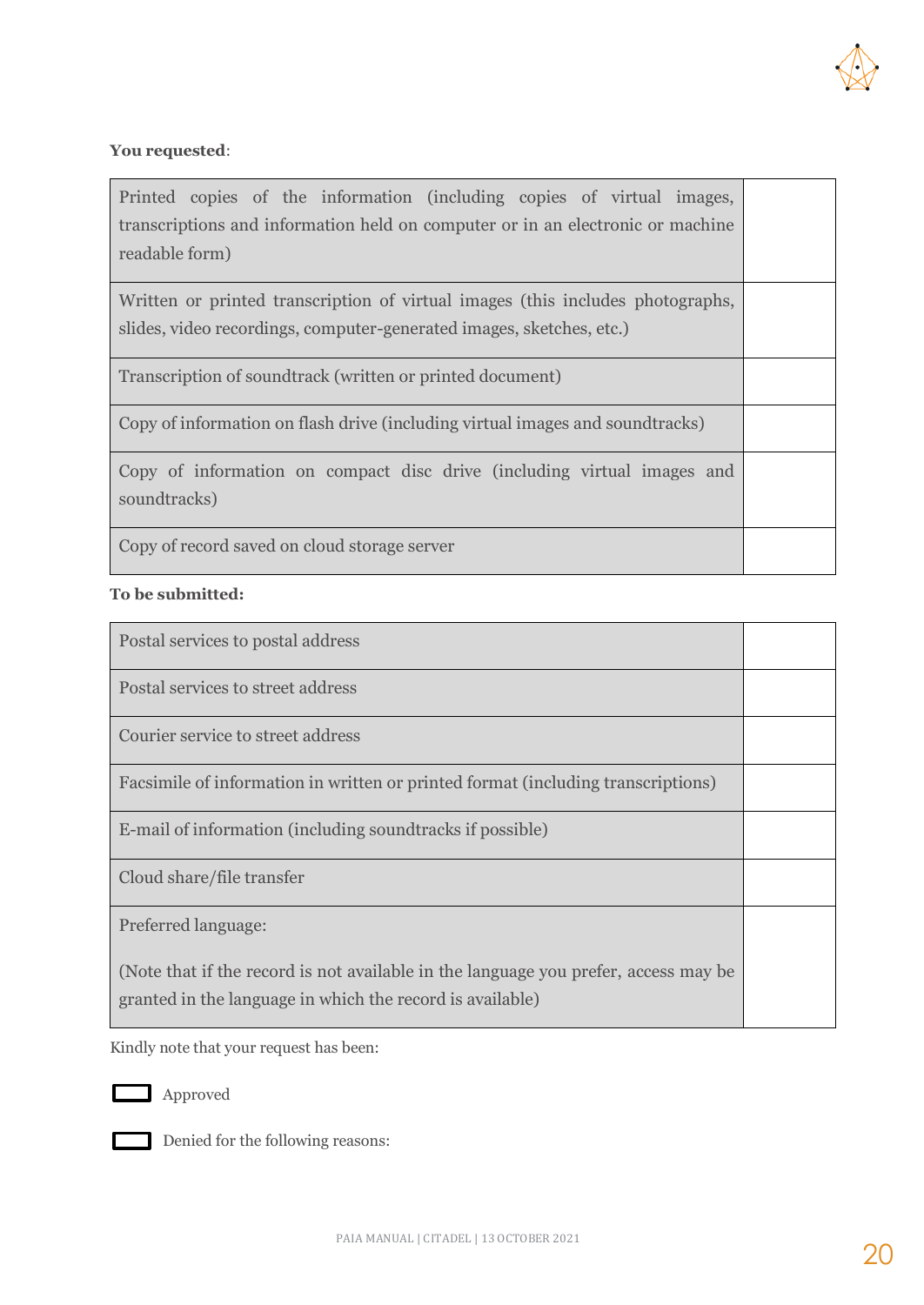

#### **Fees payable with regards to your request**:

| <b>Item</b>                                                                                                                                                                                                         | Cost per A4-size Number<br>page<br>or<br>thereof/item                                             | of  <br>part   pages/items | <b>Total</b> |
|---------------------------------------------------------------------------------------------------------------------------------------------------------------------------------------------------------------------|---------------------------------------------------------------------------------------------------|----------------------------|--------------|
| Photocopy                                                                                                                                                                                                           |                                                                                                   |                            |              |
| Printed copy                                                                                                                                                                                                        |                                                                                                   |                            |              |
| For a copy in a computer-readable<br>form on:<br>Flash drive (to be provided<br>(iii)<br>by requestor)<br>Compact disc<br>(iv)<br>provided<br>If<br>by<br>requestor<br>If provided to the<br>$\bullet$<br>requestor | R <sub>40.00</sub><br>R <sub>40.00</sub><br>R60.00                                                |                            |              |
| For a transcription of visual images<br>per A4-size page<br>Copy of visual images                                                                                                                                   | Service<br>be<br>to<br>outsourced.<br>Will<br>depend on quotation<br>Service<br>from<br>provider. |                            |              |
| Transcription of an audio record,<br>per A4-size page                                                                                                                                                               | R <sub>24.00</sub>                                                                                |                            |              |
| Copy of an audio record on:<br>Flash drive (to be provided<br>(iii)<br>by requestor)<br>Compact disc<br>(iv)                                                                                                        | R <sub>40.00</sub><br>R <sub>40.00</sub><br>R60.00                                                |                            |              |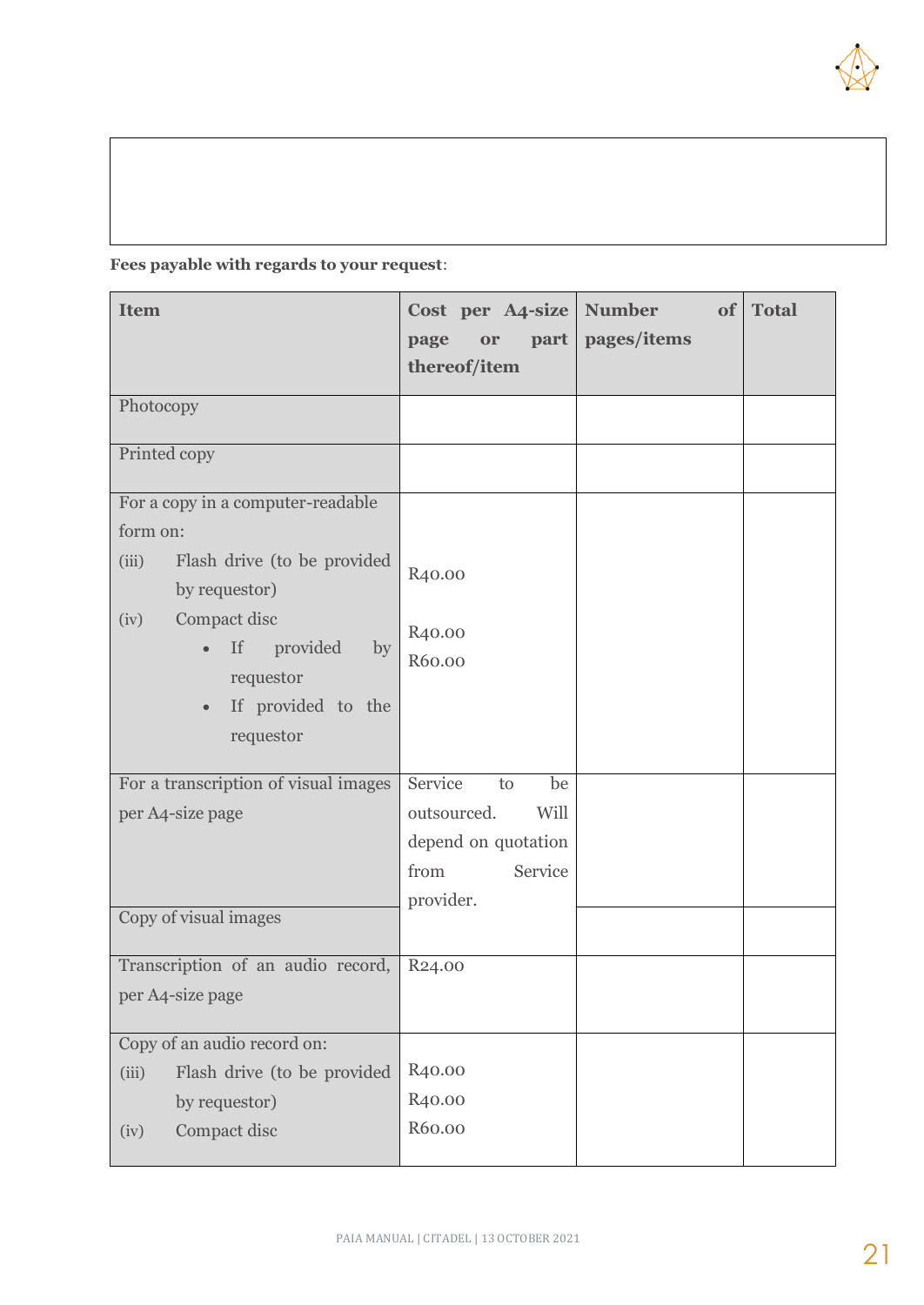

| • If provided                | by |              |  |
|------------------------------|----|--------------|--|
| requestor                    |    |              |  |
| • If provided to the         |    |              |  |
| requestor                    |    |              |  |
|                              |    |              |  |
| Postage, e-mail or any other |    | Actual costs |  |
| electronic transfer:         |    |              |  |
| <b>TOTAL</b>                 |    |              |  |
|                              |    |              |  |

Deposit payable (if search exceeds six hours):

| Yes             | N <sub>0</sub>                                                                |  |
|-----------------|-------------------------------------------------------------------------------|--|
| Hours of search | Amount of deposit<br>(calculated on one third of total amount per<br>request) |  |

The amount must be paid into the following Bank account:

\_\_\_\_\_\_\_\_\_\_\_\_\_\_\_\_\_\_\_\_\_\_\_\_\_\_\_\_\_\_\_\_\_\_\_\_\_\_\_\_

| Name of bank:           |                                                                                                                      |  |
|-------------------------|----------------------------------------------------------------------------------------------------------------------|--|
| Name of account holder: | <u> Alexandria de la contrada de la contrada de la contrada de la contrada de la contrada de la contrada de la c</u> |  |
|                         | Type of account:                                                                                                     |  |
| Account number:         |                                                                                                                      |  |
| Branch code:            |                                                                                                                      |  |
| Reference number:       |                                                                                                                      |  |
|                         | Submit proof of payment to:                                                                                          |  |

| Signed at | $19V \Omega$ <sup>+</sup> |  |
|-----------|---------------------------|--|
|           |                           |  |

Signature of Information Officer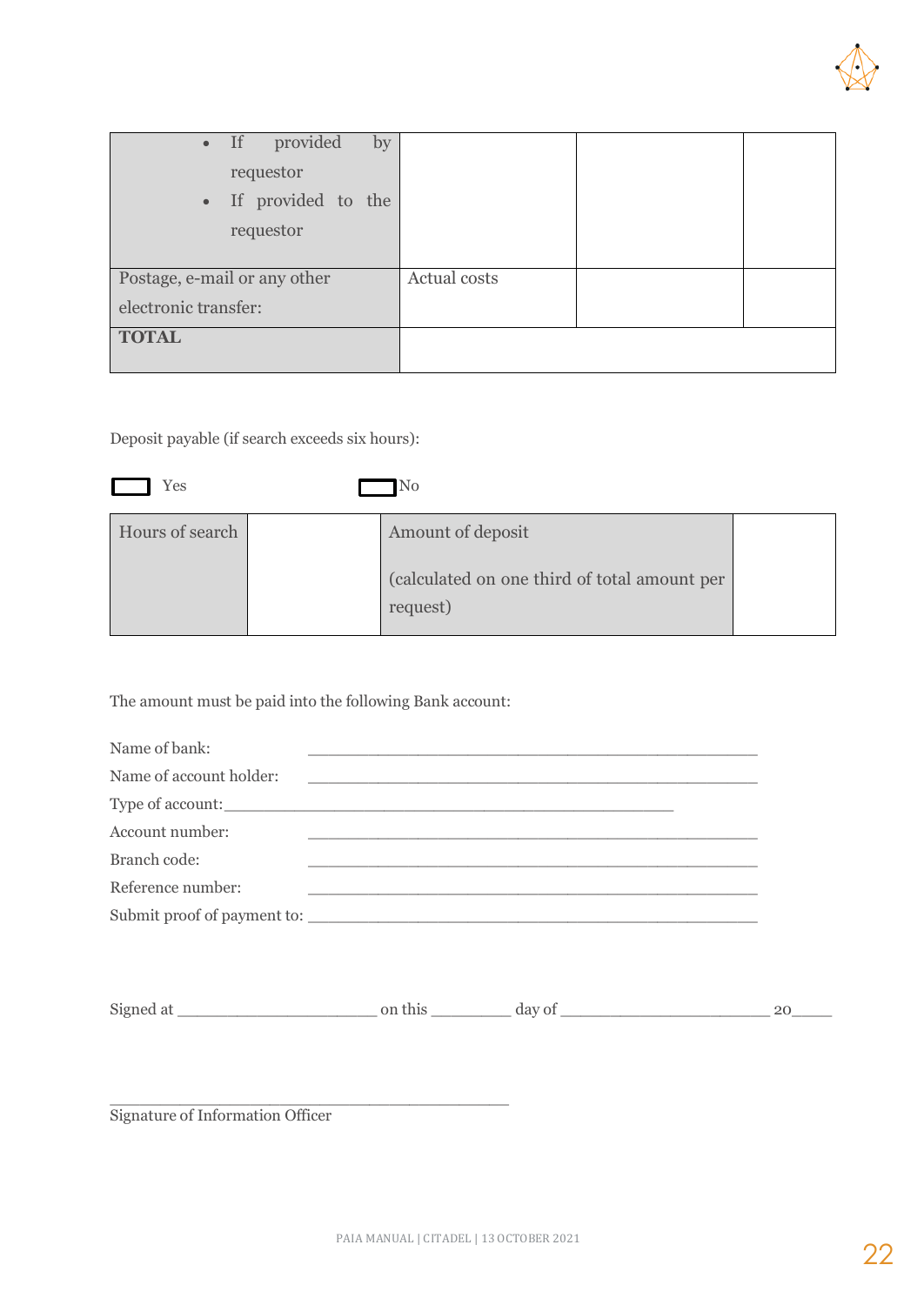

#### **Annexure E - OBJECTION TO THE PROCESSING OF PERSONAL INFORMATION IN TERMS OF SECTION 11(3) OF THE PROTECTION OF PERSONAL INFORMATION ACT, 2013 (ACT NO. 4 OF 2013)**

#### **REGULATIONS RELATING TO THE PROTECTION OF PERSONAL INFORMATION, 2018** [Regulation 2] *Note:*

- 1. *Affidavits or other documentary evidence as applicable in support of the objection may be attached.*
- 2. *If the space provided for in this Form is inadequate, submit information as an Annexure to this Form and sign each page.*

#### 3. *Complete as is applicable.*

| $\mathbf{A}$                                                       | <b>DETAILS OF DATA SUBJECT</b>                                                                                          |
|--------------------------------------------------------------------|-------------------------------------------------------------------------------------------------------------------------|
| Name(s) and<br>surname/registered<br>name of data subject:         |                                                                                                                         |
| Unique Identifier/<br><b>Identity Number</b>                       |                                                                                                                         |
| Residential, postal or<br>business address:                        |                                                                                                                         |
|                                                                    | Code (                                                                                                                  |
| Contact number(s):                                                 |                                                                                                                         |
| Fax number / E-mail<br>address:                                    |                                                                                                                         |
| B                                                                  | <b>DETAILS OF RESPONSIBLE PARTY</b>                                                                                     |
| Name(s) and<br>surname/Registered<br>name of responsible<br>party: |                                                                                                                         |
| Residential, postal or                                             |                                                                                                                         |
| business address:                                                  |                                                                                                                         |
|                                                                    |                                                                                                                         |
|                                                                    | Code (<br>λ                                                                                                             |
| Contact number(s):                                                 |                                                                                                                         |
| Fax number/ E-mail<br>address:                                     |                                                                                                                         |
| $\mathbf C$                                                        | <b>REASONS FOR OBJECTION IN TERMS OF SECTION 11(1)(d) to (f)</b><br>(Please provide detailed reasons for the objection) |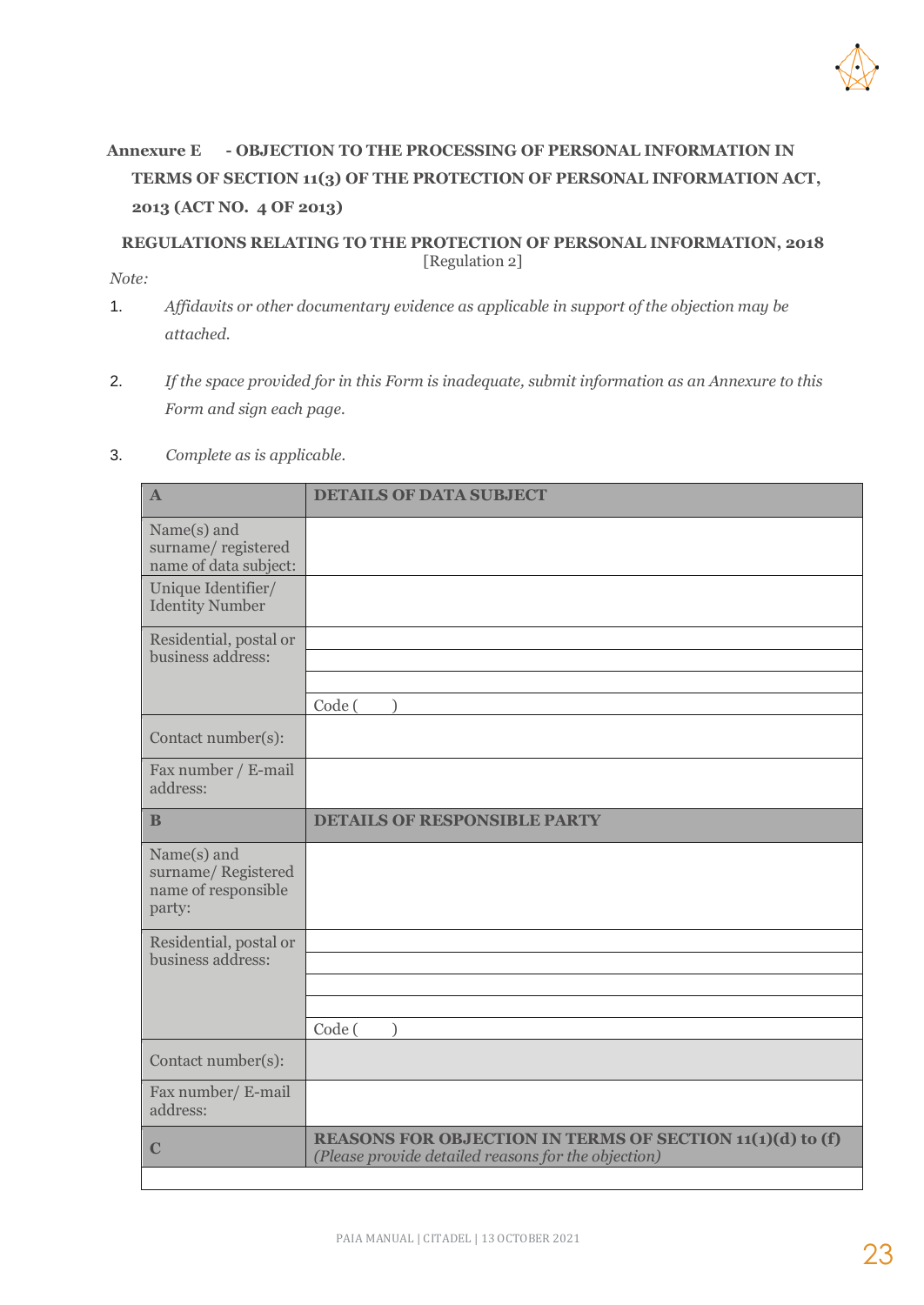

Signed at .......................................... this ...................... day of ...........................20………...

............................................................ *Signature of data subject/designated person*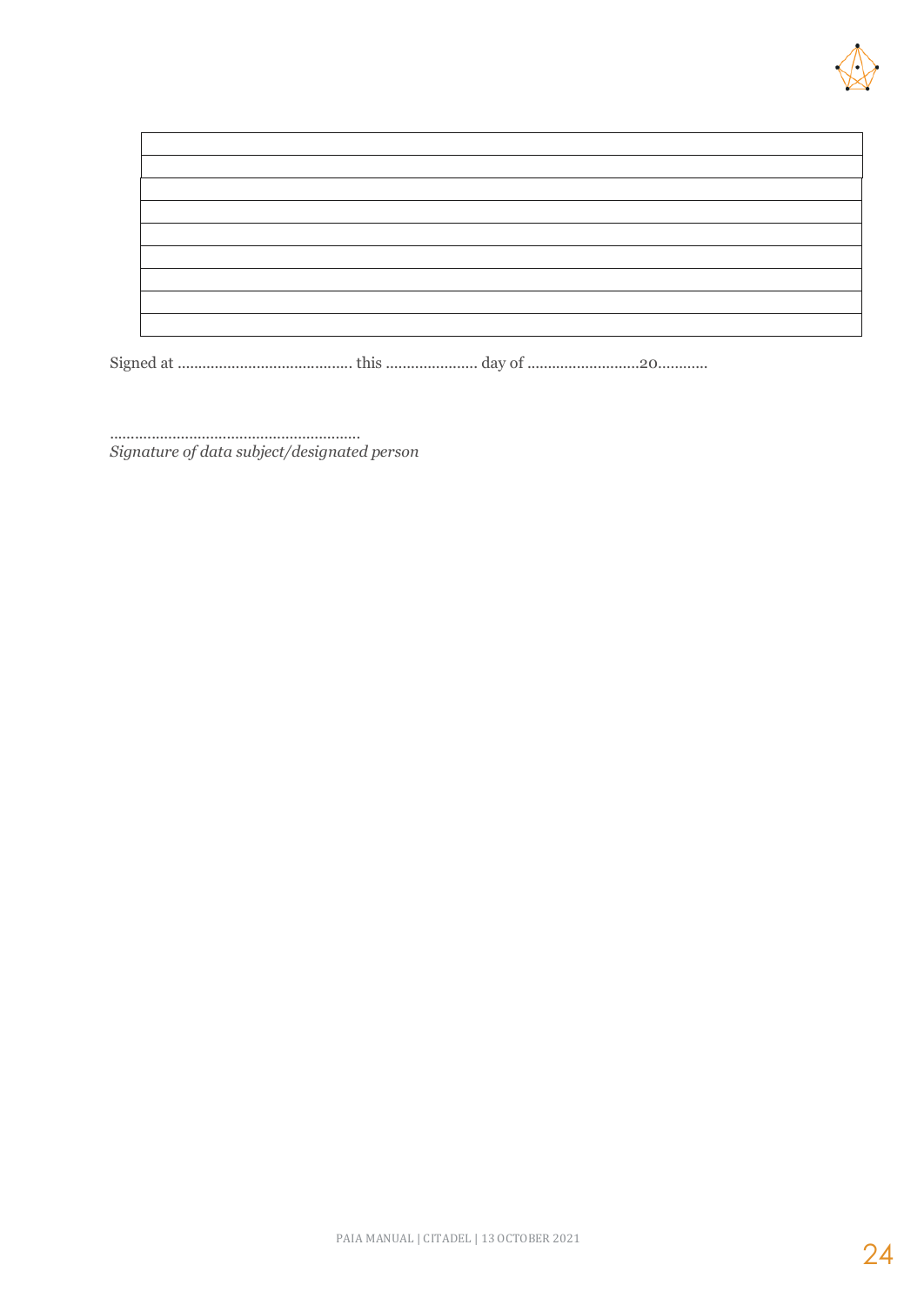

### **Annexure F - REQUEST FOR CORRECTION OR DELETION OF PERSONAL INFORMATION OR DESTROYING OR DELETION OF RECORD OF PERSONAL INFORMATION IN TERMS OF SECTION 24(1) OF THE PROTECTION OF PERSONAL INFORMATION ACT, 2013 (ACT NO. 4 OF 2013)**

#### **REGULATIONS RELATING TO THE PROTECTION OF PERSONAL INFORMATION, 2018** [Regulation 3]

*Note:* 

- *1. Affidavits or other documentary evidence as applicable in support of the request may be attached.*
- *2. If the space provided for in this Form is inadequate, submit information as an Annexure to this Form and sign each page.*
- *3. Complete as is applicable.*

Mark the appropriate box with an "x". **Request for:** 

Correction or deletion of the personal information about the data subject which is in possession or under the control of the responsible party.

Destroying or deletion of a record of personal information about the data subject which is in possession or under the control of the responsible party and who is no longer authorised to retain the record of information.

| $\mathbf{A}$                                                      | <b>DETAILS OF THE DATA SUBJECT</b>  |
|-------------------------------------------------------------------|-------------------------------------|
| Name(s) and surname<br>/ registered name of<br>data subject:      |                                     |
| Unique identifier/<br><b>Identity Number:</b>                     |                                     |
|                                                                   |                                     |
| Residential, postal or<br>business address:                       |                                     |
|                                                                   | Code (                              |
|                                                                   |                                     |
| Contact number(s):                                                |                                     |
| Fax number/E-mail<br>address:                                     |                                     |
| B                                                                 | <b>DETAILS OF RESPONSIBLE PARTY</b> |
| Name(s) and surname<br>/ registered name of<br>responsible party: |                                     |
| Residential, postal or                                            |                                     |
| business address:                                                 |                                     |
|                                                                   | Code (                              |
| Contact number(s):                                                |                                     |
| Fax number/ E-mail<br>address:                                    |                                     |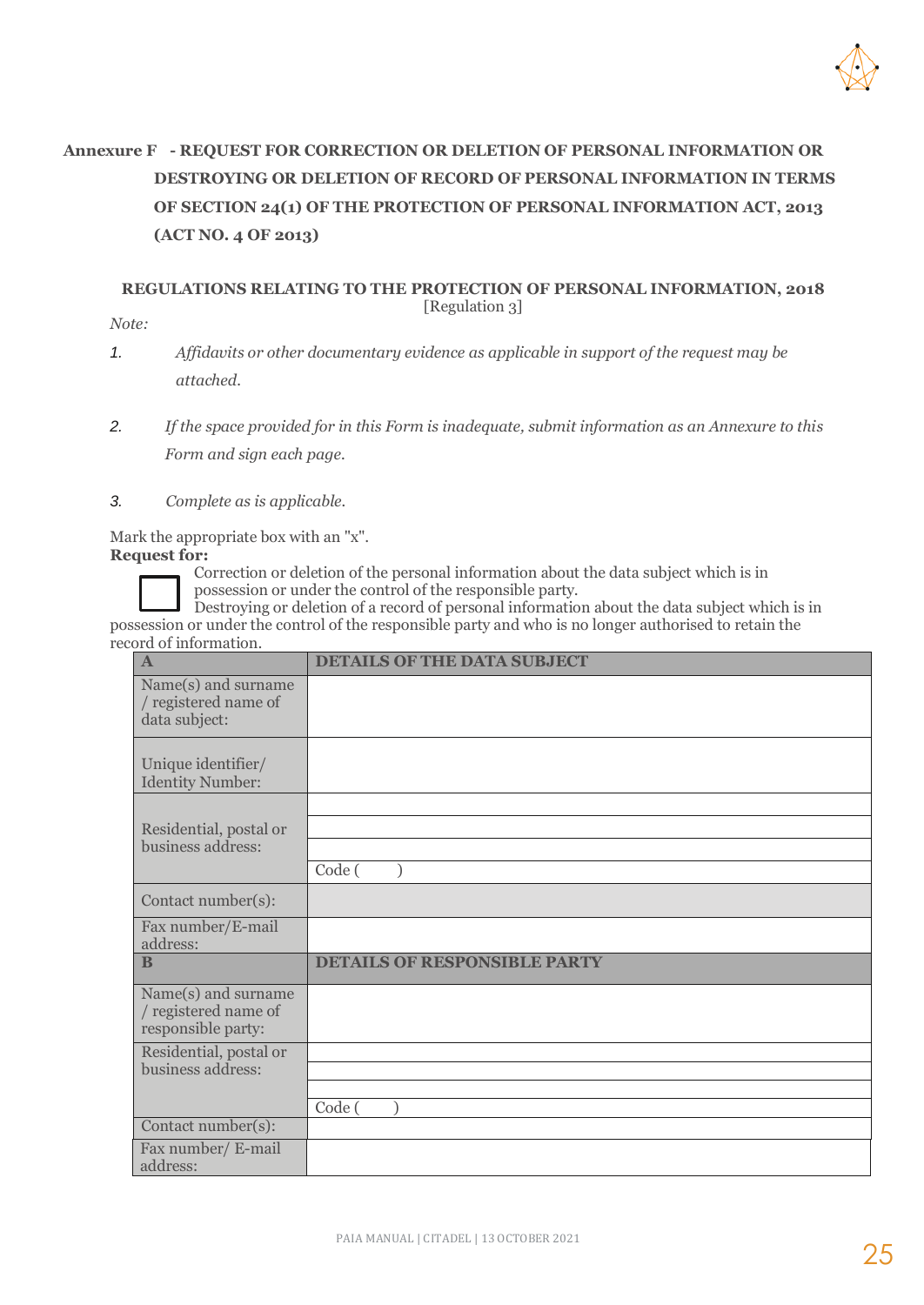

|   | <b>INFORMATION TO BE CORRECTED/DELETED/ DESTRUCTED/</b><br><b>DESTROYED</b>                                                                                                                                                           |
|---|---------------------------------------------------------------------------------------------------------------------------------------------------------------------------------------------------------------------------------------|
|   |                                                                                                                                                                                                                                       |
|   |                                                                                                                                                                                                                                       |
|   |                                                                                                                                                                                                                                       |
|   |                                                                                                                                                                                                                                       |
|   |                                                                                                                                                                                                                                       |
|   | <b>REASONS FOR *CORRECTION OR DELETION OF THE PERSONAL</b><br><b>INFORMATION ABOUT THE DATA SUBJECT IN TERMS OF</b><br><b>SECTION 24(1)(a) WHICH IS IN POSSESSION OR UNDER THE</b><br><b>CONTROL OF THE RESPONSIBLE PARTY; and or</b> |
| D | <b>REASONS FOR *DESTRUCTION OR DELETION OF A RECORD OF</b><br>PERSONAL INFORMATION ABOUT THE DATA SUBJECT IN TERMS<br>OF SECTION 24(1)(b) WHICH THE RESPONSIBLE PARTY IS NO                                                           |
|   | <b>LONGER AUTHORISED TO RETAIN.</b><br>(Please provide detailed reasons for the request)                                                                                                                                              |
|   |                                                                                                                                                                                                                                       |
|   |                                                                                                                                                                                                                                       |
|   |                                                                                                                                                                                                                                       |
|   |                                                                                                                                                                                                                                       |
|   |                                                                                                                                                                                                                                       |

Signed at .......................................... this ...................... day of ...........................20………...

........................................................................... *Signature of data subject/ designated person*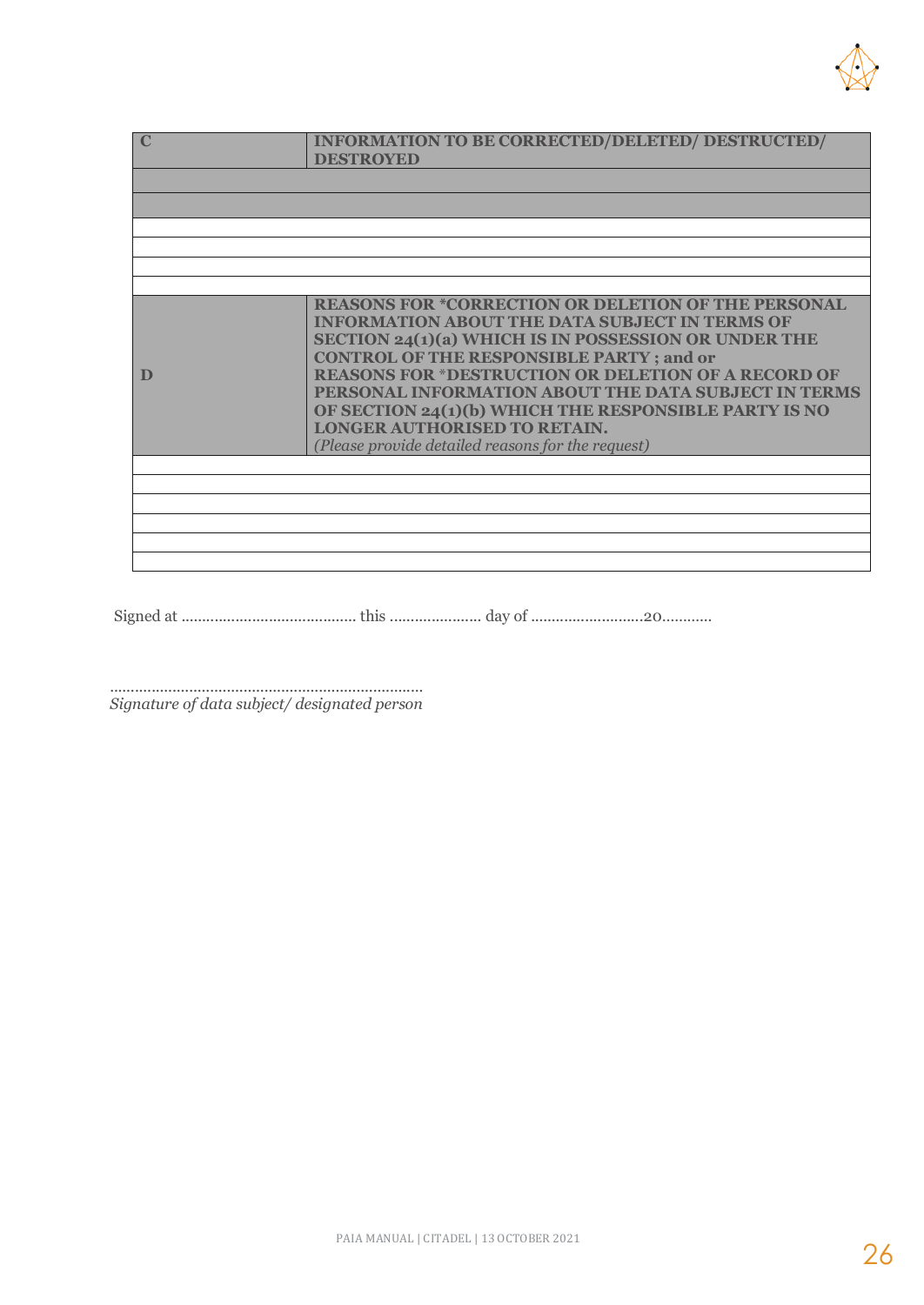

#### **APPENDIX 1**

#### **LIST OF APPLICABLE LEGISLATION**

|     | <b>Investment Management, Advice and Administration</b>     |
|-----|-------------------------------------------------------------|
| 1.  | Administration of Estates Act 66 of 1965                    |
| 2.  | Civil Union Act 17 of 2006                                  |
| 3.  | Collective Investment Schemes Control Act 45 of 2002        |
| 4.  | Divorce Act 70 of 1979                                      |
| 5.  | Financial Advisory and Intermediary Services Act 37 of 2002 |
| 6.  | Financial Institutions (Protection of Funds) Act 28 of 2001 |
| 7.  | Financial Intelligence Centre Act 38 of 2001                |
| 8.  | Financial Markets Act 19 of 2012                            |
| 9.  | Financial Services Board Act 97 of 1990                     |
| 10. | Financial Sector Regulation Act 9 of 2017                   |
| 11. | Insurance Act 18 of 2017                                    |
| 12. | Long-term Insurance Act 52 of 1998                          |
| 13. | Intestate Succession Act 81 of 1987                         |
| 14. | Maintenance of Surviving Spouse Act 27 of 1990              |
| 15. | Matrimonial Property Act 88 of 1984                         |
| 16. | Medical Schemes Act 131 of 1998                             |
| 17. | Pensions Funds Act 24 of 1956                               |
| 18. | Short-term Insurance Act 53 of 1998                         |
| 19. | Trust Property Control Act 57 of 1988                       |
| 20. | Wills Act 7 of 1953                                         |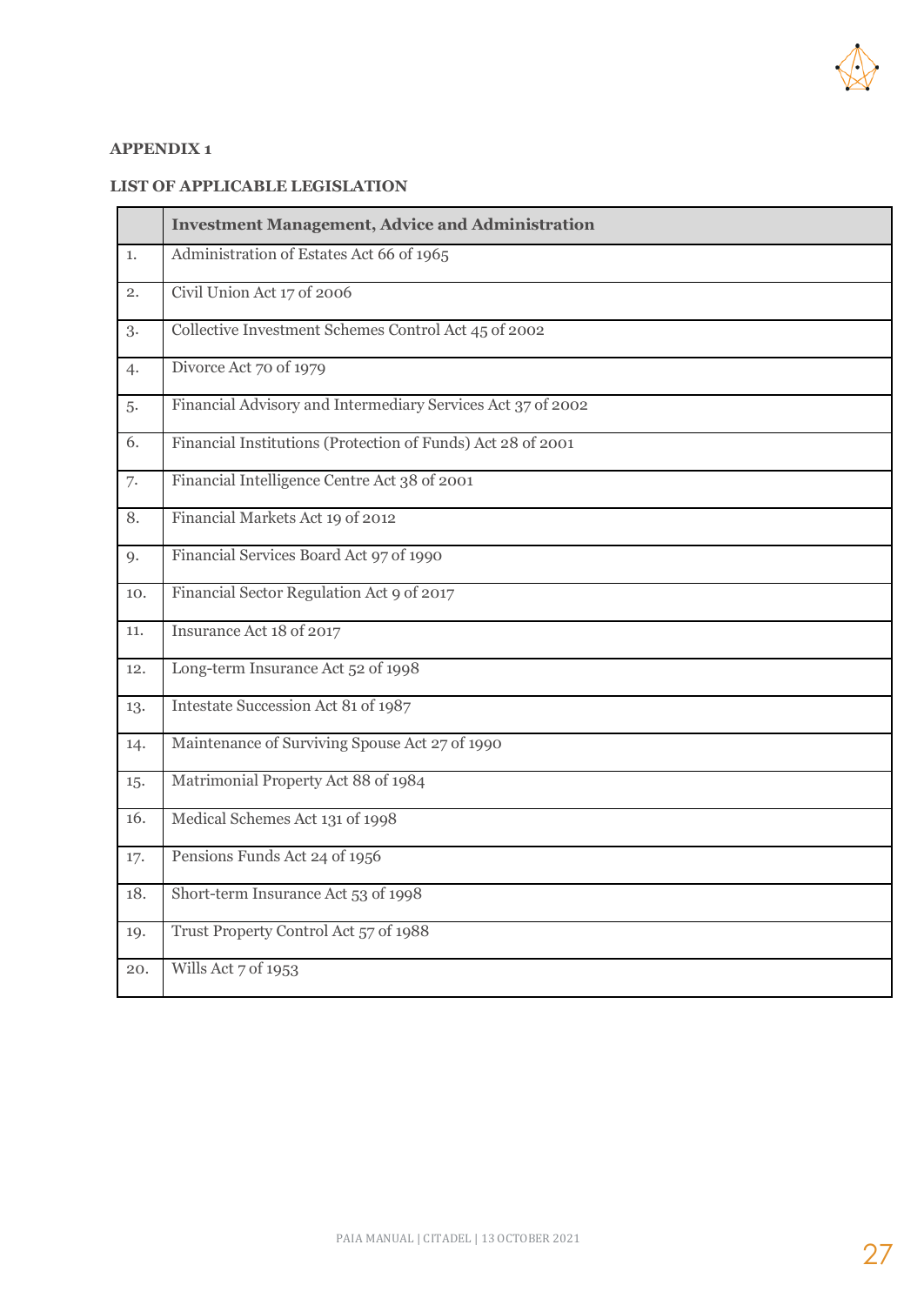

|     | <b>Banking and Exchange Control</b>                                         |
|-----|-----------------------------------------------------------------------------|
| 21. | Banks Act 94 of 1990                                                        |
| 22. | Currencies and Exchanges Act 9 of 1933                                      |
|     | <b>Employer-Employee</b>                                                    |
| 23. | Basic Conditions of Employment Act 57 of 1997                               |
| 24. | Compensation for Occupational Injuries and Diseases Act 130 of 1993         |
| 25. | Employment Equity Act 55 of 1998                                            |
| 26. | Labour Relations Act 66 of 1995                                             |
| 27. | Occupational Health and Safety Act 85 of 1993                               |
| 28. | Promotion of Equality and Prevention of Unfair Discrimination Act 4 of 2000 |
| 29. | Protected Disclosures Act 26 of 2000                                        |
| 30. | Skills Development Act 97 of 1998                                           |
| 31. | Skills Development Levy Act 9 of 1999                                       |
| 32. | Unemployment Insurance Act 63 of 2001                                       |
| 33. | Unemployment Insurance Contributions Act 4 of 2002                          |
| 34. | Tobacco Products Control Act 83 of 1993                                     |
|     | <b>Revenue</b>                                                              |
| 35. | Estate Duty Act 45 of 1995                                                  |
| 36. | Income Tax Act 58 of 1962                                                   |
| 37. | Securities Transfer Tax Act 25 of 2007                                      |
| 38. | Securities Transfer Tax Administration Act 26 of 2007                       |
| 39. | Tax Administration Act 28 of 2011                                           |
| 40. | Value Added Tax Act 89 of 1991                                              |
|     | <b>General</b>                                                              |
| 41. | Broad-based Black Economic Empowerment Act 53 of 2003                       |
| 42. | Companies Act 71 of 2008                                                    |
| 43. | Competition Act 89 of 1998                                                  |
| 44. | Constitution of RSA Act 108 of 1996                                         |
| 45. | Consumer Affairs (Unfair Business Practices) Act 71 of 1988                 |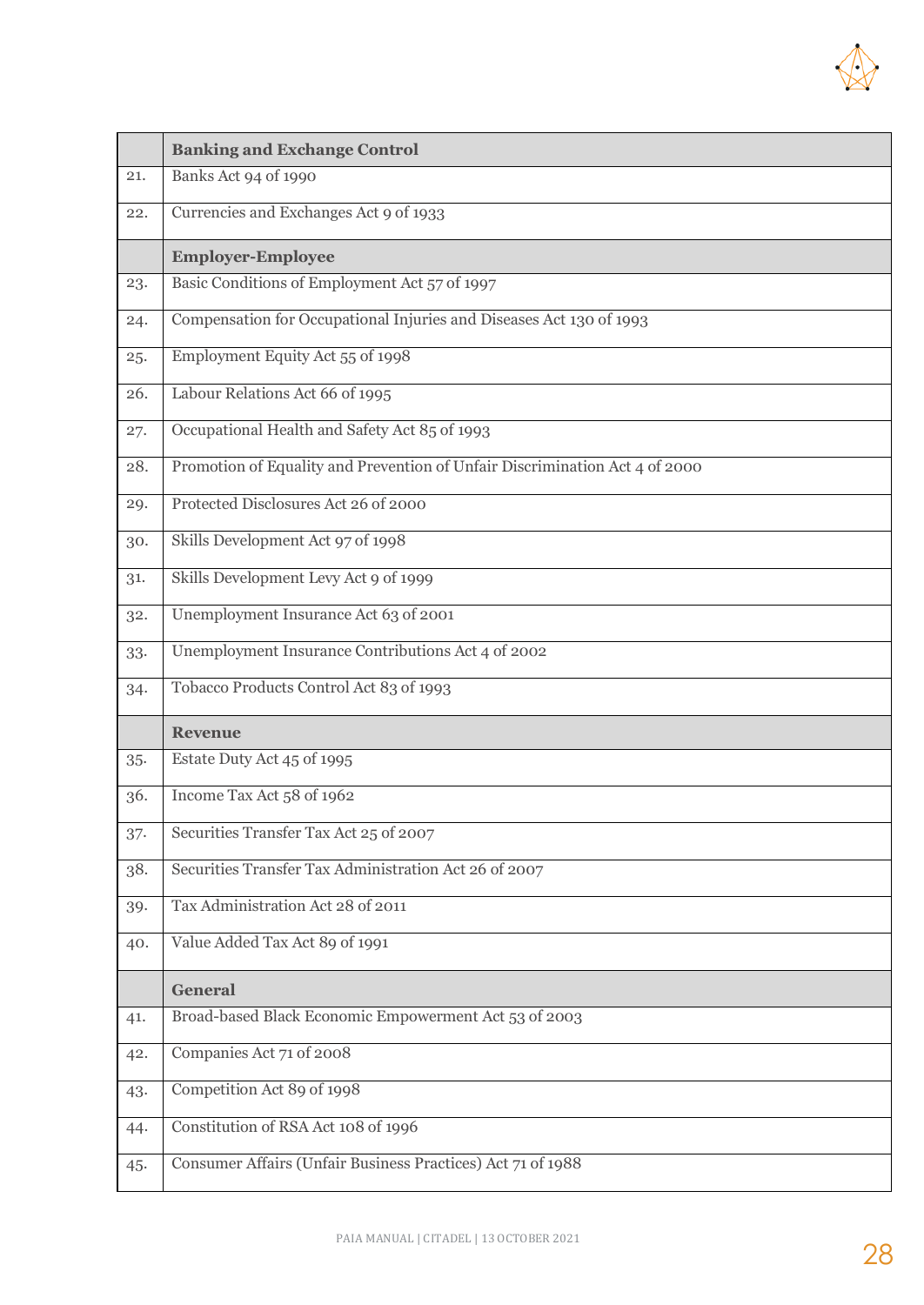

| 46. | Consumer Protection Act 68 of 2008                            |
|-----|---------------------------------------------------------------|
| 47. | Copyright Act 98 of 1978                                      |
| 48. | Electronic Communications and Transactions Act 25 of 2002     |
| 49. | Insolvency Act 24 of 1936                                     |
| 50. | King Code of Conduct for Corporate Governance                 |
| 51. | Prevention and Combating of Corrupt Activities Act 12 of 2004 |
| 52. | National Credit Act 34 of 2005                                |
| 53. | Prevention of Organised Crime Act 121 of 1998                 |
| 54. | Promotion of Access to Information Act 2 of 2000              |
| 55. | Protection of Personal Information Act 4 of 2013              |